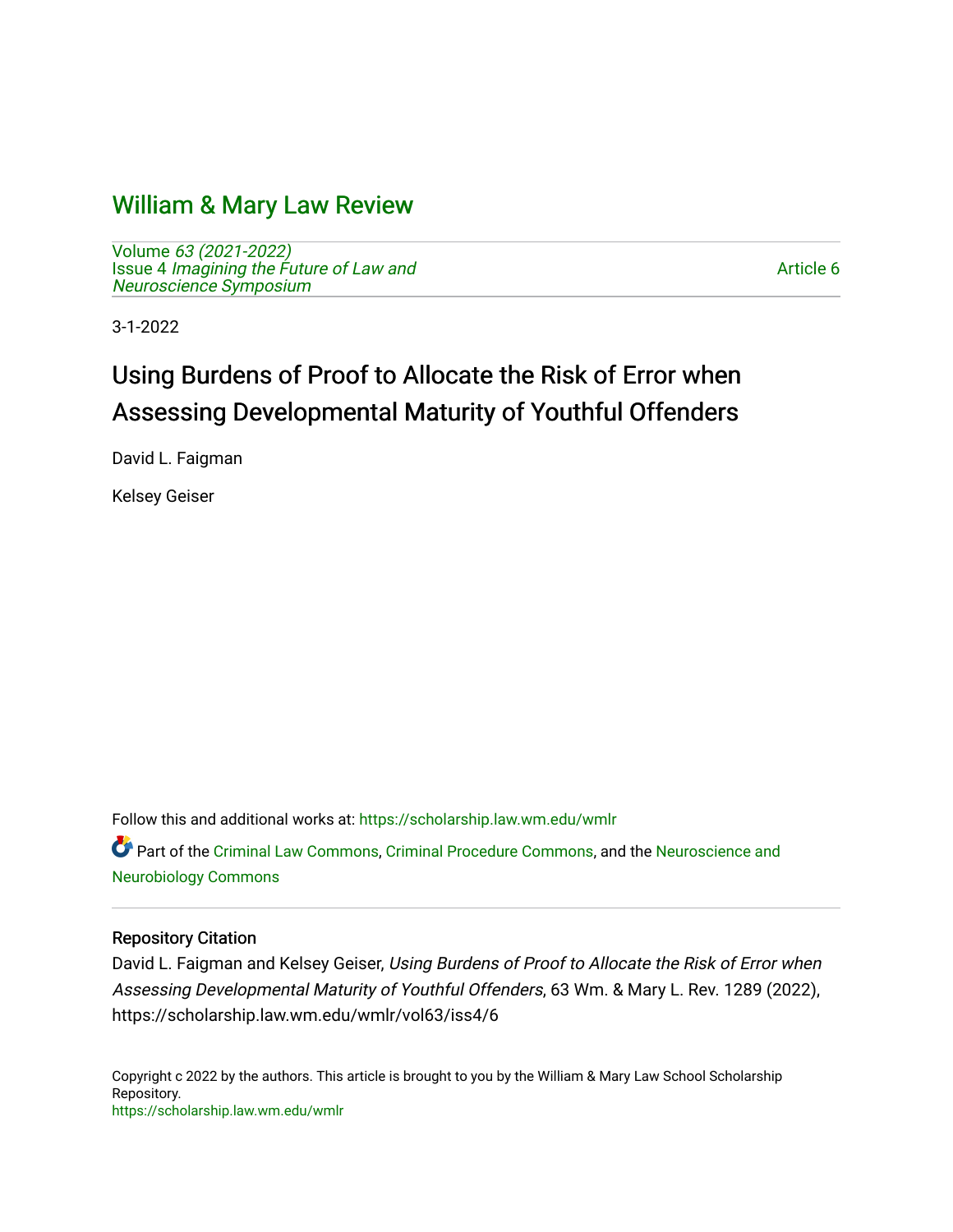## USING BURDENS OF PROOF TO ALLOCATE THE RISK OF ERROR WHEN ASSESSING DEVELOPMENTAL MATURITY OF YOUTHFUL OFFENDERS

## DAVID L. FAIGMAN<sup>\*</sup> & KELSEY GEISER<sup>\*\*</sup>

#### ABSTRACT

*Behavioral and neuroscientific research provides a relatively clear window into the timing of developmental maturity from adolescence to early adulthood. We know with considerable confidence that, on average, sixteen-year-olds are less developmentally mature than nineteen-year-olds, who are less developmentally mature than twenty-three-year-olds, who are less developmentally mature than twenty-six-year-olds. However, in the context of a given case, the question presented might be whether a particular seventeen-year-old defendant convicted of murder is "developmentally mature enough" that a sentence of life without parole can be constitutionally imposed on him or her. While developmental maturity can be accurately measured in group data, it cannot be assessed in individuals with confidence. This fact is an instance of a fundamental disconnect that occurs at the intersection of science and law between what scientists*

<sup>\*</sup> Chancellor & Dean and John F. Digardi Distinguished Professor of Law, University of California Hastings College of the Law.

<sup>\*\* 2022</sup> J.D. Candidate, University of California Hastings College of the Law.

This Article arises out of work done by the first author as a member of the MacArthur Foundation's Research Network on Law and Neuroscience. We are indebted in particular to the members of the Group to Individual (G2i) working group, including Paul Appelbaum, Josh Buckholtz, Andre Davis, Philip Dawid, Nancy Gertner, Peter Imrey, Russell Poldrack, Marcus Raichle, Valerie Reyna, and Tracey Woodruff. Additionally, special thanks are owed to Laurence Steinberg and Elizabeth Scott, members of the Network, for their early conversations over lunch regarding the feasibility of employing burdens of proof as described here. Nonetheless, the contents of this Article reflect the views of the authors and do not necessarily represent the official views of either the John D. and Catherine T. MacArthur Foundation or the MacArthur Foundation Research Network on Law and Neuroscience (www.lawneuro.org).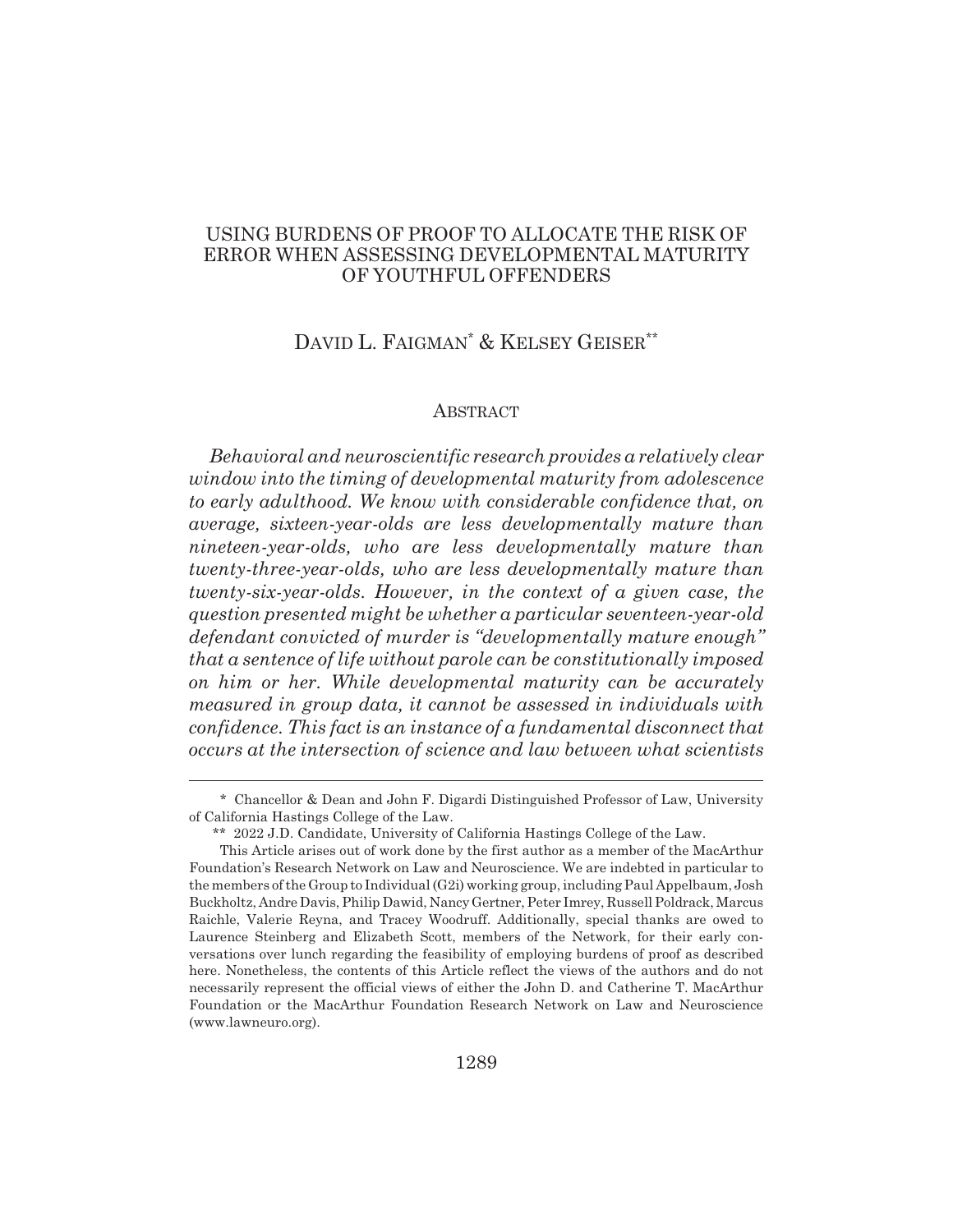*study and what courts ordinarily need to know. Scientists typically study phenomena at the group or population level, whereas courts usually need to determine whether a particular case is an instance of some known phenomenon. This is called the group to individual (G2i) problem.*

*Although the G2i problem cannot be fully resolved, it can be managed by using the base-rate data available in the research literature to set the burden of proof. Setting the burden of proof is a classic mechanism for allocating the risks of making a mistake. Two factors in particular inform judgments about allocating risk of error, with the first being the likelihood or frequency of the fact in question and the second being the costs associated with the error. The rarer the fact and the larger the cost of a mistake, the greater the burden of proof should be. The latter factor, the costs associated with error, lies behind the traditional burdens of proof of preponderance of evidence and proof beyond a reasonable doubt in civil and criminal cases, respectively. In contrast, while the former factor, the frequency of the fact in question, is used regularly in areas of applied science, it has generally not informed allocations of burdens of proof in court.*

*This Article sets forth a framework of shifting burdens of proof grounded in the research literature that can be employed to allocate the risk of error when assessing developmental maturity in the sentencing of offenders across the age spectrum.*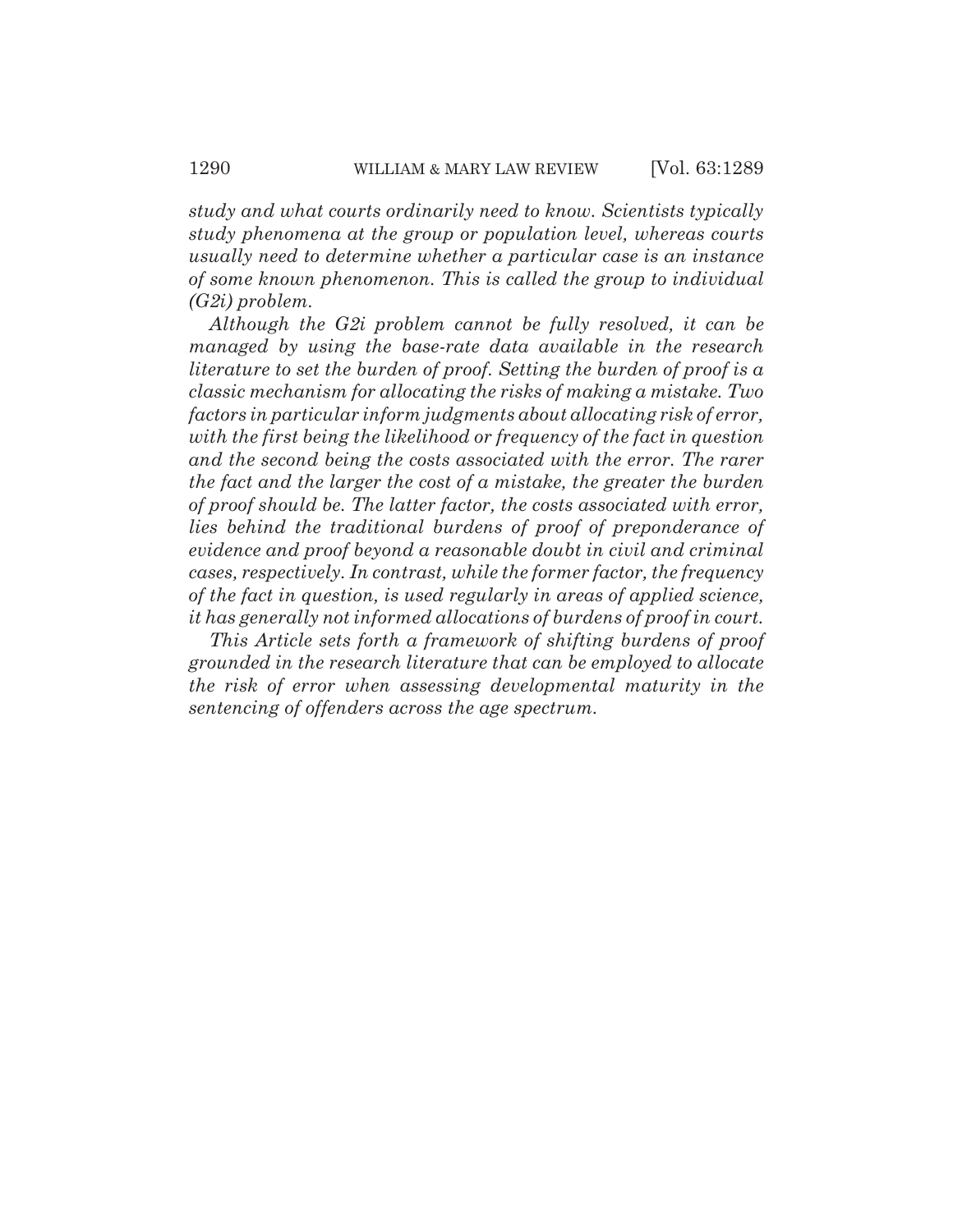## TABLE OF CONTENTS

| INTRODUCTION $\ldots \ldots \ldots \ldots \ldots \ldots \ldots \ldots \ldots \ldots \ldots 1292$        |  |  |  |  |
|---------------------------------------------------------------------------------------------------------|--|--|--|--|
| I. THE GROUP TO INDIVIDUAL PROBLEM  1293                                                                |  |  |  |  |
| II. SENTENCING YOUTHFUL OFFENDERS UNDER THE EIGHTH                                                      |  |  |  |  |
|                                                                                                         |  |  |  |  |
| III. BURDENS OF PROOF AND DEVELOPMENTAL MATURITY  1305                                                  |  |  |  |  |
| <b>IV. EMPLOYING BURDENS OF PROOF FOR SENTENCING YOUTHFUL</b>                                           |  |  |  |  |
|                                                                                                         |  |  |  |  |
| V. THE SENTENCING DECISION $\ldots$ $\ldots$ $\ldots$ $\ldots$ $\ldots$ $\ldots$ $\ldots$ $\ldots$ 1314 |  |  |  |  |
|                                                                                                         |  |  |  |  |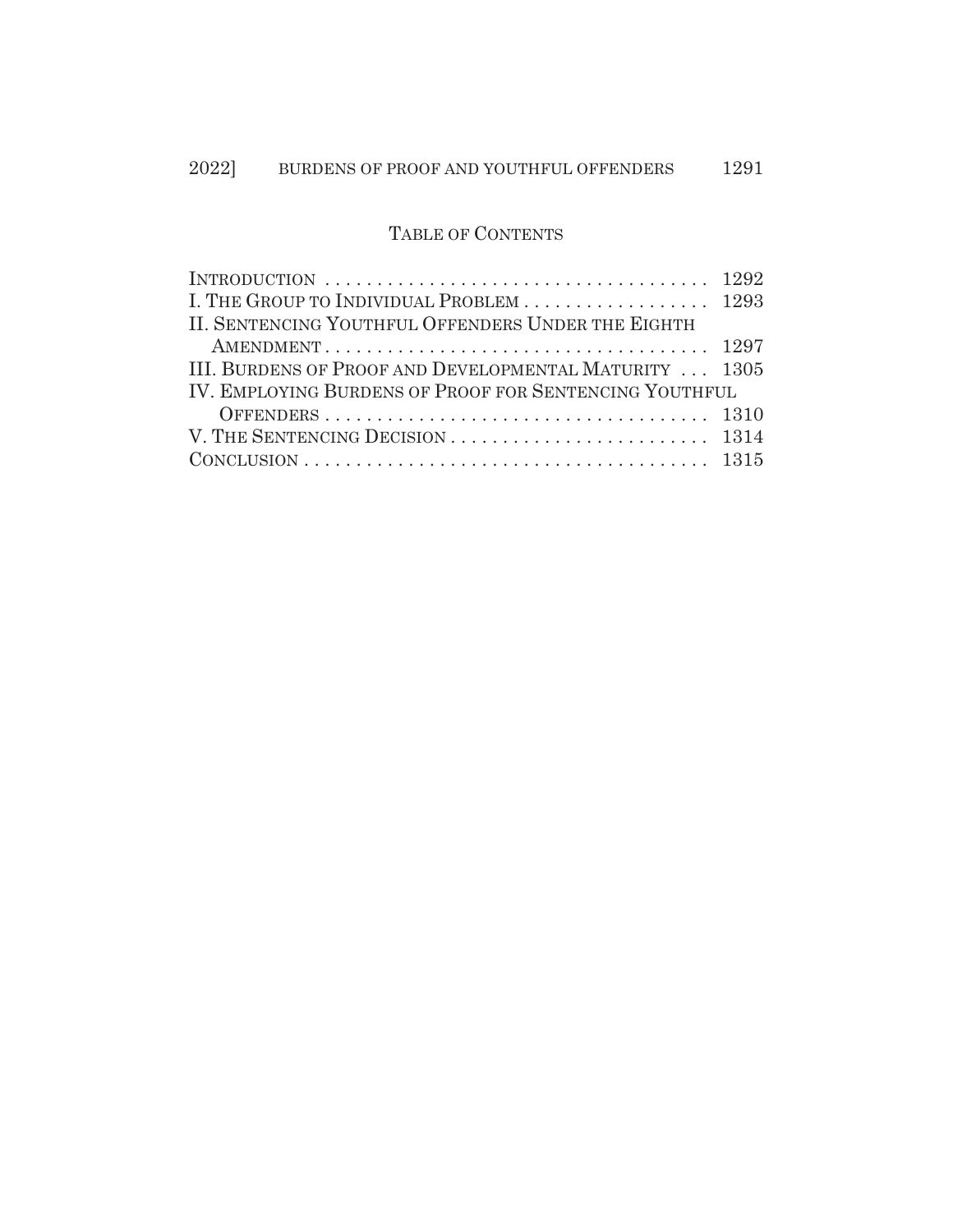#### INTRODUCTION

In *Roper v. Simmons*, the United States Supreme Court held that the Eighth Amendment prohibited executing youthful offenders who committed capital crimes before the age of eighteen due to the inherent immaturity of adolescents relative to adults.<sup>1</sup> Although the Court recognized that this categorical rule was both over- and under-inclusive because some offenders younger than eighteen are considered developmentally mature and some over that age are not, the difficulty lay in identifying which were which.<sup>2</sup> This is a classic example of a core challenge that lies at the intersection of law and science. Whereas scientists primarily research phenomena at the population or group level, courts typically seek to answer whether a particular case is an instance of some phenomenon.<sup>3</sup> This is referred to as the "group to individual" (G2i) problem, an issue of statistical inference that plagues most uses of scientific research in court.<sup>4</sup> Although the problem appears in virtually all situations in which scientific research is used to inform individual courtroom decisions, there is no one approach that can be used across legal contexts to manage it.<sup>5</sup> In this Article, we consider an approach to meeting the G2i problem in the context of sentencing youthful offenders in which the constitutional rule was set at the group level—age of offender at time of offense—but its application inevitably must be done at the individual level. We propose using burdens of proof, a classic mechanism for balancing the cost of

<sup>1. 543</sup> U.S. 551, 573-75 (2005).

<sup>2.</sup> *Id.* at 574. There is some inconsistency as to how to define the stages of adolescence and adulthood because brain development does not follow a single chronological trajectory. *See* Laurence Steinberg et al., *Are Adolescents Less Mature Than Adults? Minors' Access to Abortion, the Juvenile Death Penalty, and the Alleged APA "Flip-Flop*,*"* 64 AM. PSYCH. 583, 592-93 (2009). For clarity, we define early adolescence as ten to thirteen, middle adolescence as fourteen to seventeen, late adolescence as eighteen to twenty-one, and young adulthood as twenty-two to twenty-five.

<sup>3.</sup> *See* David L. Faigman et al., *Group to Individual (G2i) Inference in Scientific Expert Testimony*, 81 U. CHI. L. REV. 417, 419 (2014).

<sup>4.</sup> *Id.* at 417, 420.

<sup>5.</sup> *See id.* at 419-20.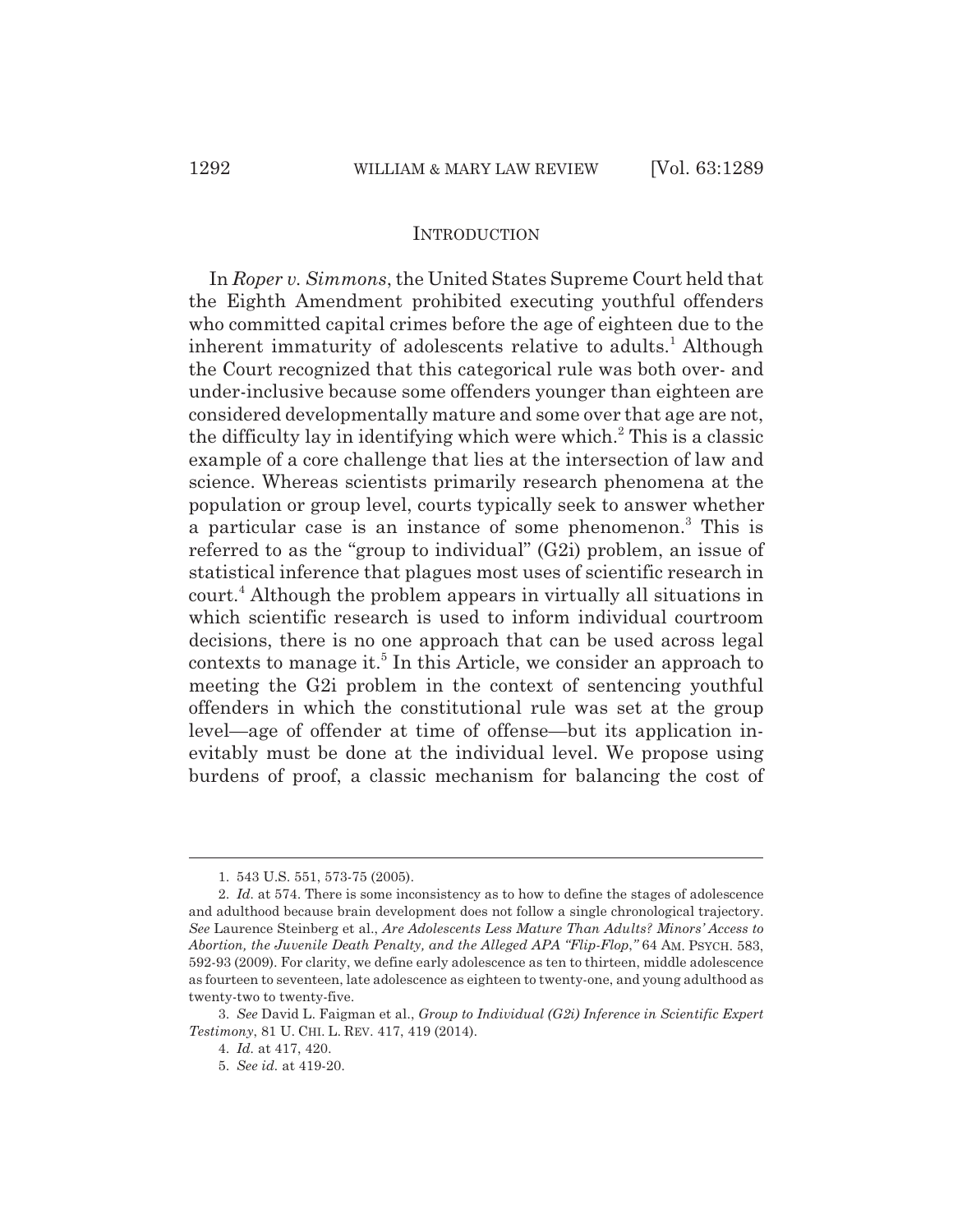making errors under conditions of uncertainty, to best manage the G2i problem in the sentencing of youthful offenders.<sup>6</sup>

We begin in Part I with a brief background on the limitations posed by the group to individual problem and an introduction to how it applies to sentencing youthful offenders. Parts II, III, and IV focus exclusively on the law and science surrounding the issue of assessing developmental maturity in different age cohorts. Part V returns to the question of sentencing in light of the fear of "permanent incorrigibility."

#### I. THE GROUP TO INDIVIDUAL PROBLEM

The law has largely failed to recognize the fundamental disconnect between the usual level of study in science and what courts typically expect when they employ scientific evidence to decide cases. Although courts decide cases based on the individual or situation at hand, scientists primarily conduct studies at the group level.<sup>7</sup> Unfortunately, group observations rarely apply universally to their individual members, meaning that group- or populationlevel findings may only provide weak support for individual determinations.<sup>8</sup> For example, scientists may have considerable confidence that cross-racial identifications are less accurate than same-race identifications or that the chemical Benzene causes leukemia, but this research cannot show with confidence that a particular identification is accurate or that Benzene caused a particular person's leukemia.

<sup>6.</sup> Professor William Berry recently published an excellent article in which he sought to solve the same issue considered here, the under- and over-inclusivity problem created by *Roper*'s bright-line rule at eighteen years of age. *See* William W. Berry III, *Eighth Amendment Presumptive Penumbras (and Juvenile Offenders)*, 106 IOWA L. REV. 1 (2020). Similarly relying on the developmental literature, he compellingly argues that courts should extend the insight that youthful offenders are largely still immature beyond the age of eighteen. *See id.* at 6 n.23. However, Professor Berry solves this problem using the notion of "penumbras," thus creating a gray area around the age of maturity. *See id.* at 6. While interesting, we believe that employing burdens of proof will accomplish the objective that we share with Professor Berry, but in a way that provides greater guidance to the sentencer.

<sup>7.</sup> *See* Russell A. Poldrack et al., *Predicting Violent Behavior: What Can Neuroscience Add?*, 22 TRENDS COGNITIVE SCI. 111, 115 (2018).

<sup>8.</sup> *See id.*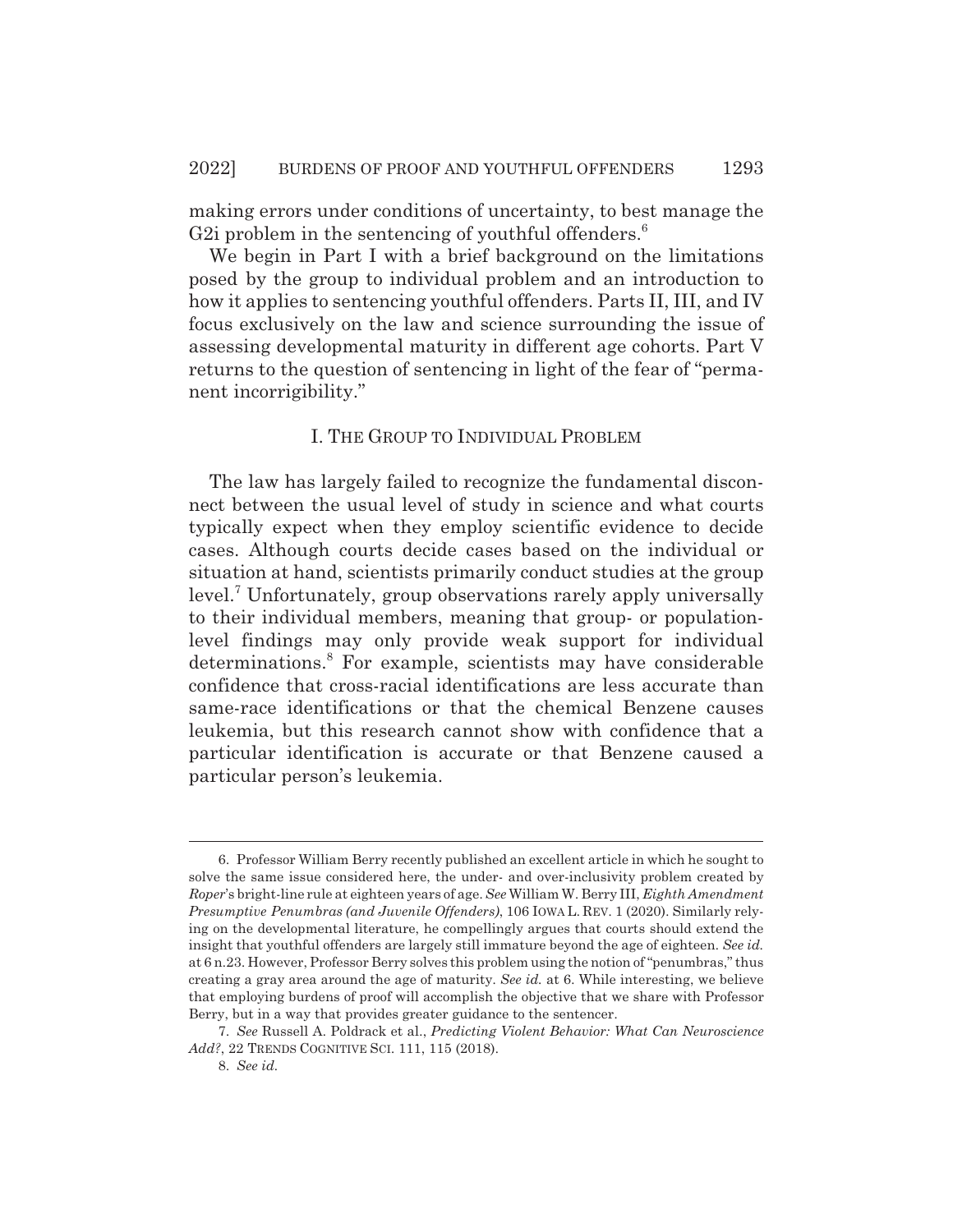In the eyewitness accuracy example, researchers study accuracy rates between groups of eyewitnesses. A particularly robust finding in this literature comes from comparisons of same-race identifications to cross-race identifications. Typically in this research, one group of subjects is given a scenario that requires same-race identifications and another group different-race identifications.<sup>9</sup> This research finds that, on average, same-race identifications are more accurate than different-race identifications.<sup>10</sup> However, nothing in the research literature indicates that an eyewitness researcher could reliably determine whether a particular cross-race identification was accurate.<sup>11</sup> As a consequence of this inherent limitation of the research, eyewitness experts ordinarily are permitted to testify only to the general phenomenon and do not offer a clinical opinion regarding an individual case. $^{12}$ 

Eyewitness identification experts generally conform their testimony to how most scientists would approach application of their findings. Scientists ordinarily describe their research probabilistically and apply it to some group or population.<sup>13</sup> Any application of the findings to an individual is usually done probabilistically as well.<sup>14</sup> In forecasting whether it will rain this afternoon, for instance, meteorologists estimate the likelihood it will rain based on models built from group data and speak to individual cases using likelihood estimates.<sup>15</sup> Similarly, when doctors provide informed consent regarding whether a drug causes

13. *See* Faigman et al., *supra* note 3, at 419.

<sup>9.</sup> See Christian A. Meissner & John C. Brigham, *Thirty Years of Investigating the Own-Race Bias in Memory for Faces: A Meta-Analytic Review*, 7 PSYCH. PUB. POL'Y & L. 3, 13 (2001).

<sup>10.</sup> *See, e.g.*, John P. Rutledge, *They All Look Alike: The Inaccuracy of Cross-Racial Identifications*, 28 AM. J. CRIM. L. 207, 211 (2001); John C. Brigham et al., *Accuracy of Eyewitness Identifications in a Field Setting*, 42 J. PERSONALITY & SOC. PSYCH. 673, 674 (1982).

<sup>11.</sup> *See, e.g.*, Rutledge, *supra* note 10, at 211.

<sup>12.</sup> *See, e.g.*, United States v. Hines, 55 F. Supp. 2d 62, 72 (D. Mass. 1999) ("The function of the expert here is not to say to the jury—'you should believe or not believe the eyewitness'.... All that the expert does is provide the jury with more information with which the jury can then make a more informed decision.").

<sup>14.</sup> *See id.* at 421-22.

<sup>15.</sup> *See* Nat'l Ctrs. for Env't Info., *Numerical Weather Prediction*, https://www.ncei.noaa. gov/products/weather-climate-models/numerical-weather-prediction#:~:text=The%20 GFS%20model%20is%20a [https://perma.cc/AK8L-QMTX].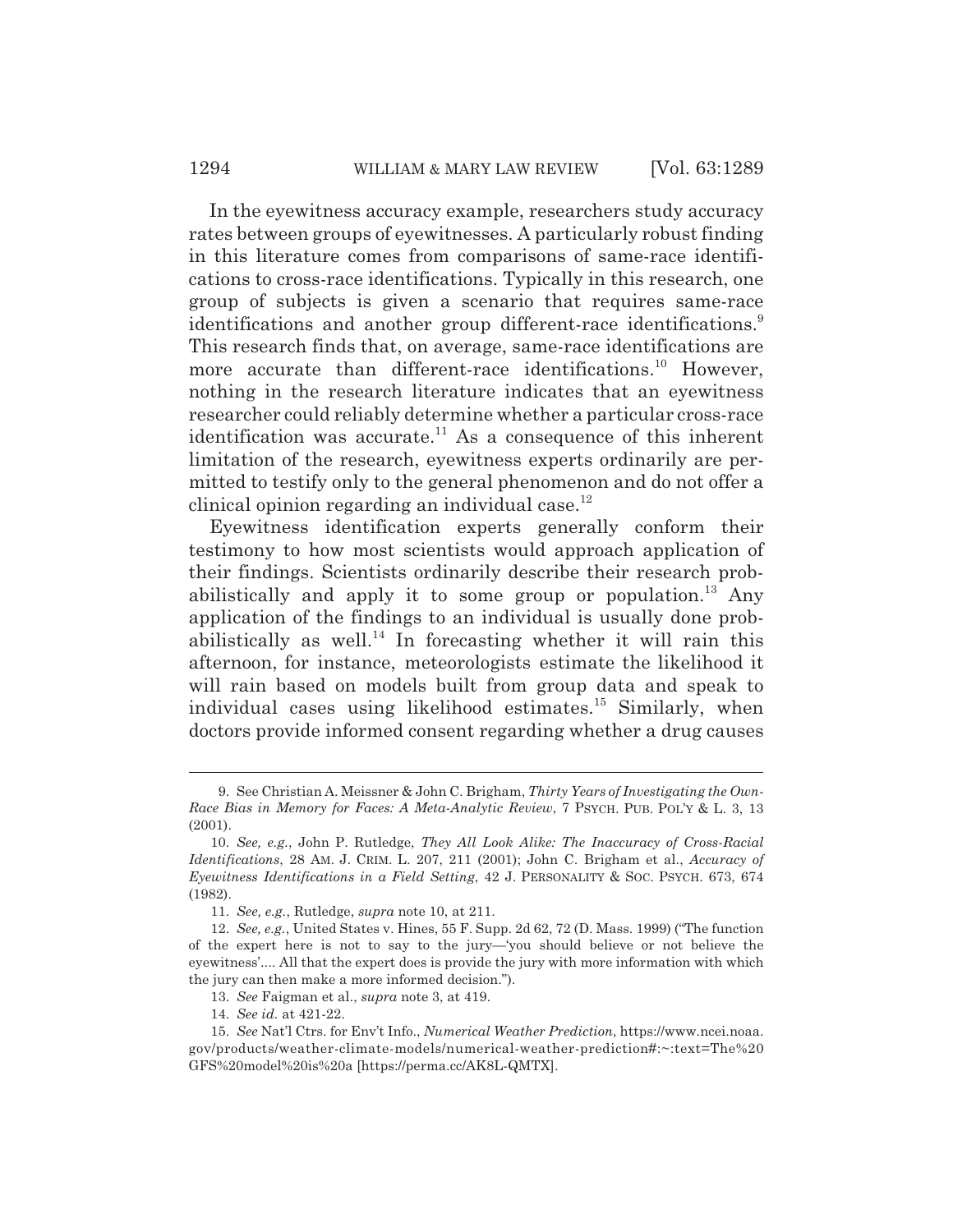side effects, the information is provided statistically, not as a statement of scientific certainty. In other words, scientists ordinarily retain their group perspective even when describing individual cases.

In the example of Benzene, however, courts expect a different approach to the scientific evidence, despite the similar limitations of the underlying science. In the area of medical causation, typically arising in cases involving toxic torts or medical malpractice, courts insist on expert testimony regarding the individual case.<sup>16</sup> The issue of "general causation," that is, can Benzene cause leukemia, remains a threshold issue that must be supported by valid research.<sup>17</sup> However, courts also require proof of "specific causation" in such cases—in other words, sufficient proof that Benzene caused the plaintiff's leukemia.18

Over the years, courts and the experts that appear before them in cases involving disputes over medical causation have jerry-rigged a method to overcome the disconnect between what science can confidently do and what the law demands of it. This method is referred to as "differential etiology," and essentially calls on clinical judgment to "rule-in" the plaintiff's claimed cause of the injury and "rule-out" all alternative causes.19 This process of logical deduction is largely ill-defined, $20$  yet inevitably leads to statements from experts that the plaintiff's condition was caused by a particular

<sup>16.</sup> *See, e.g.*, Milward v. Acuity Specialty Prods. Grp., Inc*.*, 969 F. Supp. 2d 101, 115 (D. Mass. 2013), *aff'd sub nom*. Milward v. Rust-Oleum Corp*.*, 820 F.3d 469 (1st Cir. 2016).

<sup>17.</sup> *See id.*; *see also* U.S. DEP'T OF HEALTH & HUM. SERVS., REPORT ON CARCINOGENS: BENZENE (14th ed. 2016), https://ntp.niehs.nih.gov/ntp/roc/content/profiles/benzene.pdf [https://perma.cc/AT6D-G7PE].

<sup>18.</sup> *See, e.g.*, *Milward*, 969 F. Supp. 2d at 115 (holding that without proof of specific causation, summary judgment in favor of defendant was appropriate); *see also In re* Aredia & Zometa Prods. Liab. Litig., 483 F. App'x 182, 191 (6th Cir. 2012) ("Because Plaintiff failed to demonstrate an essential element of her case, specific causation, the grant of summary judgment was appropriate.").

<sup>19.</sup> FED.JUD.CTR., REFERENCE MANUAL ON SCIENTIFIC EVIDENCE 617-18 (3d ed. 2011) ("In a differential etiology, an expert first determines other known causes of the disease in question and then attempts to ascertain whether those competing causes can be 'ruled out' as a cause of plaintiff's disease .... By ruling out (or ruling in) the possibility of other causes, the probability that a given agent was the cause of an individual's disease can be refined."); *see* Joseph Sanders et al., *Differential Etiology: Inferring Specific Causation in the Law from Group Data in Science*, 63 ARIZ. L. REV. 851, 853-54 (2021).

<sup>20.</sup> In a recent article, one of us (Faigman), along with several coauthors—all trained as scientists, sought to remedy this deficiency. *See generally* Sanders et al., *supra* note 19, at 6.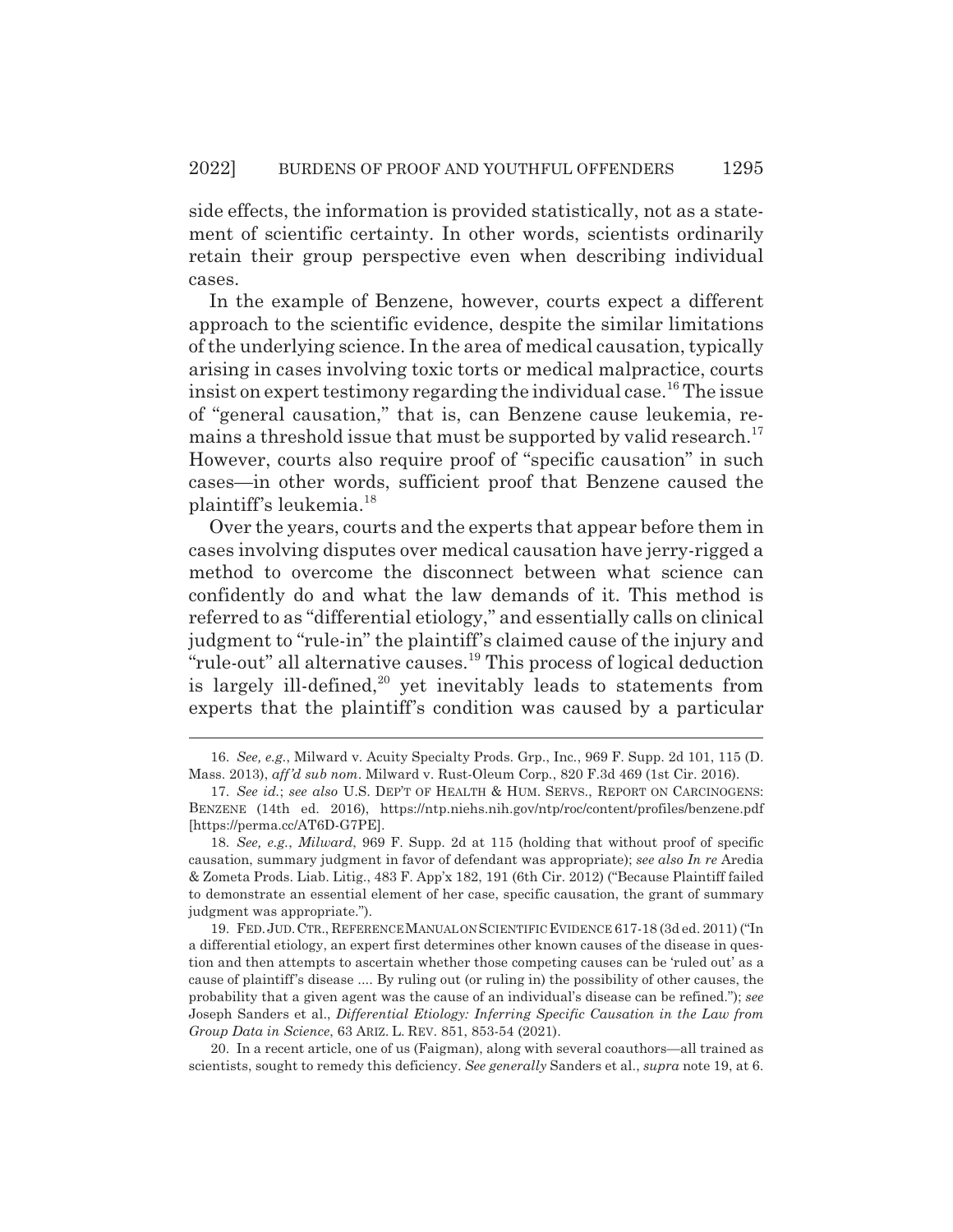substance "to a reasonable degree of [scientific] certainty."<sup>21</sup> Such conclusions appear to be little more than oft-repeated mantras that have little basis in either science or law.<sup>22</sup>

Hence, although science almost invariably operates at the group level, its use in court depends on the legal framework in which it is being fitted. Returning to the above examples, research on eyewitness identification is relevant and admissible at the group level because it educates the fact-finder regarding factors that might interfere with accuracy.23 Research on Benzene is also relevant and admissible at the group level, but courts have deemed it necessary that experts opine on the individual case as well, even if such opinions have little empirical support.<sup>24</sup>

The lesson here is that, despite the limitations inherent in the G2i problem, the law determines the necessary level at which expert testimony must be presented—group or group and individual.<sup>25</sup> Although different legal or scientific contexts might demand different kinds of presentation, the goal for the law should be to resolve the G2i problem in ways that are conducive to obtaining the most valid scientific opinions possible while also serving the practical demands involved in trying individual cases. Arguably, this is what has occurred in both the eyewitness and Benzene examples, albeit in different ways. In the former, individualized expert opinions are not necessary for the fact-finders to do their jobs.26 The insight that eyewitnesses are not as accurate under certain specific conditions as perhaps generally supposed is helpful

<sup>21.</sup> Jules M. Epstein, *Reasonable Certainty: A Term It Is Certainly Reasonable to Repudiate*, 33 CRIM. JUST. 39, 39 (2018) ("Virtually every expert witness examination concludes with the question 'and do you hold those beliefs/opinions/conclusions to a reasonable degree of [discipline] certainty.' The phrase, like the term 'insane,' is a legal construct; but in science and elsewhere the words have no meaning, as science may include a measure of uncertainty, scientific knowledge evolves, and there is no agreed metric within or across disciplines for what degree of certainty—32 percent, 45 percent, 97 percent—is 'reasonable.' The standard is subjective to the declarant." (alteration in original)).

<sup>22.</sup> *See id.*

<sup>23.</sup> *See* Thomas D. Albright, *Why Eyewitnesses Fail*, 114 PROC. NAT'L ACAD. SCIS. 7758, 7759 (2017).

<sup>24.</sup> *See, e.g.*, Kumho Tire Co. v. Carmichael, 526 U.S. 137, 150-51 (1999) (stressing the importance of proffered experts identifying "the particular circumstances of the particular case at issue").

<sup>25.</sup> *See* Faigman et al., *supra* note 3, at 419.

<sup>26.</sup> *See id.* at 432-33.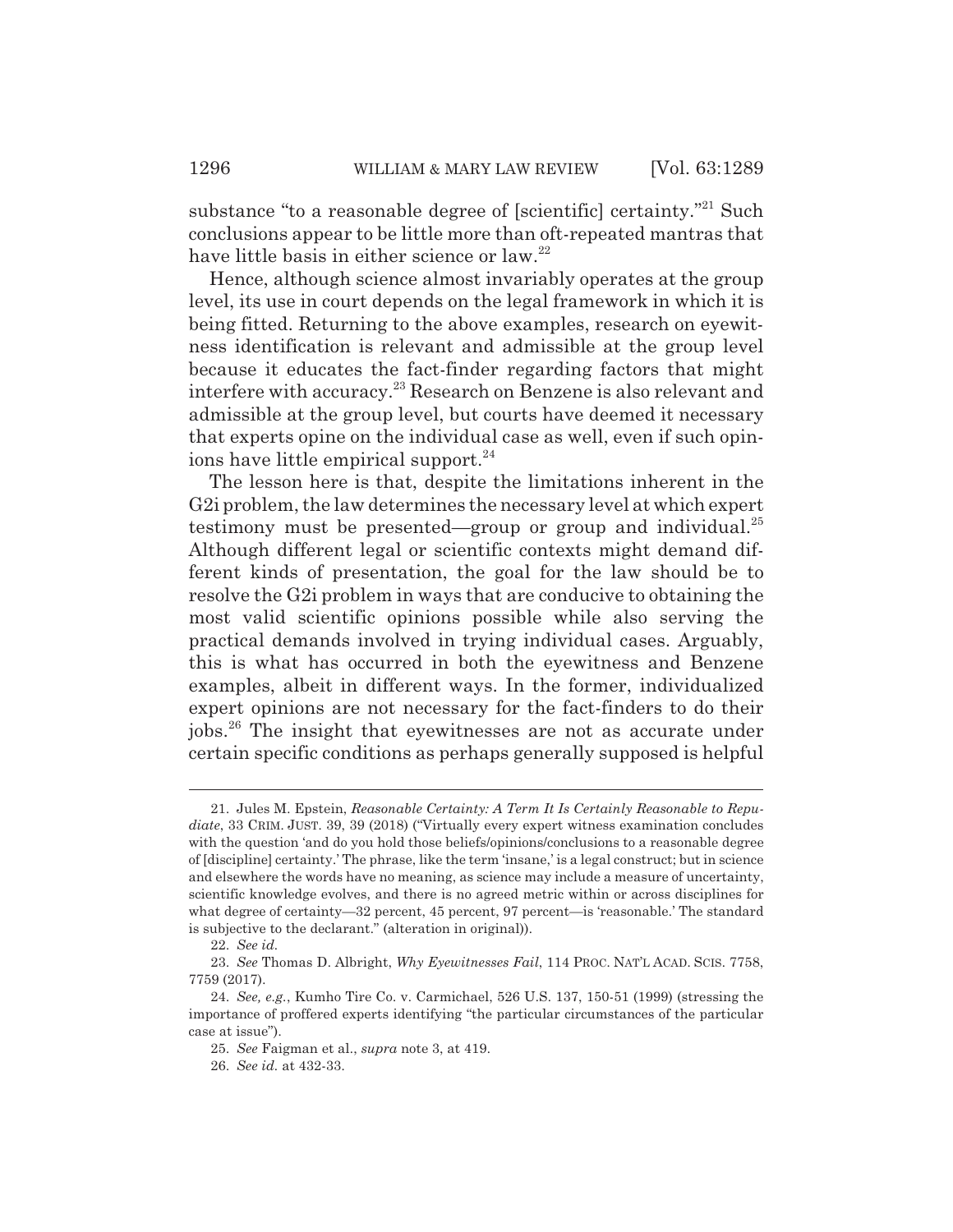to the fact-finder.<sup>27</sup> In the latter, fact-finders would be lost without expert assistance in applying the general science to an individual case, even if its reliability is uncertain.<sup>28</sup> Most fact-finders would have considerable difficulty reasoning from general toxicological and epidemiological evidence to determine causation in a specific case. Experts are presumed to be needed, and they are thought to be capable of making this inferential deduction.<sup>29</sup>

The situation of sentencing youthful offenders is something of a blend of these two examples. First, as with all applied science, the G2i problem is inherent in the issue of developmental maturity.<sup>30</sup> Second, similar to eyewitness identification, group data about the relative maturity of different age cohorts is relevant for judges and fact-finders in considering appropriate penalties.<sup>31</sup> Third, similar to the Benzene example, sentencing of a youthful offender is inherently an individualized determination, one in which fact-finders might benefit from guidance regarding how to apply the general research literature to individual cases.<sup>32</sup> Finally, as the next Part details, unlike many interactions between law and science, the Supreme Court has explicitly recognized the presence of the G2i issue in sentencing youthful offenders, though the Court has yet to identify an appropriate method to manage it.

## II. SENTENCING YOUTHFUL OFFENDERS UNDER THE EIGHTH AMENDMENT

In a series of cases, the Supreme Court has limited courts' ability to impose extreme sentences on juvenile and youthful offenders. The Court has repeatedly recognized that children are different from adults, so subjecting them to the same extreme punishments is inconsistent with Eighth Amendment principles.<sup>33</sup> In *Roper v. Simmons*, the Court held that executing minors under the death penalty is "cruel and unusual" punishment prohibited by the

<sup>27.</sup> *See id.* at 433.

<sup>28.</sup> *See id.* at 425.

<sup>29.</sup> *See id.* at 435.

<sup>30.</sup> *See id.* at 421.

<sup>31.</sup> *See id.* at 433.

<sup>32.</sup> *See id.* at 425.

<sup>33.</sup> *See, e.g.*, Roper v. Simmons, 543 U.S. 551, 572-73 (2005).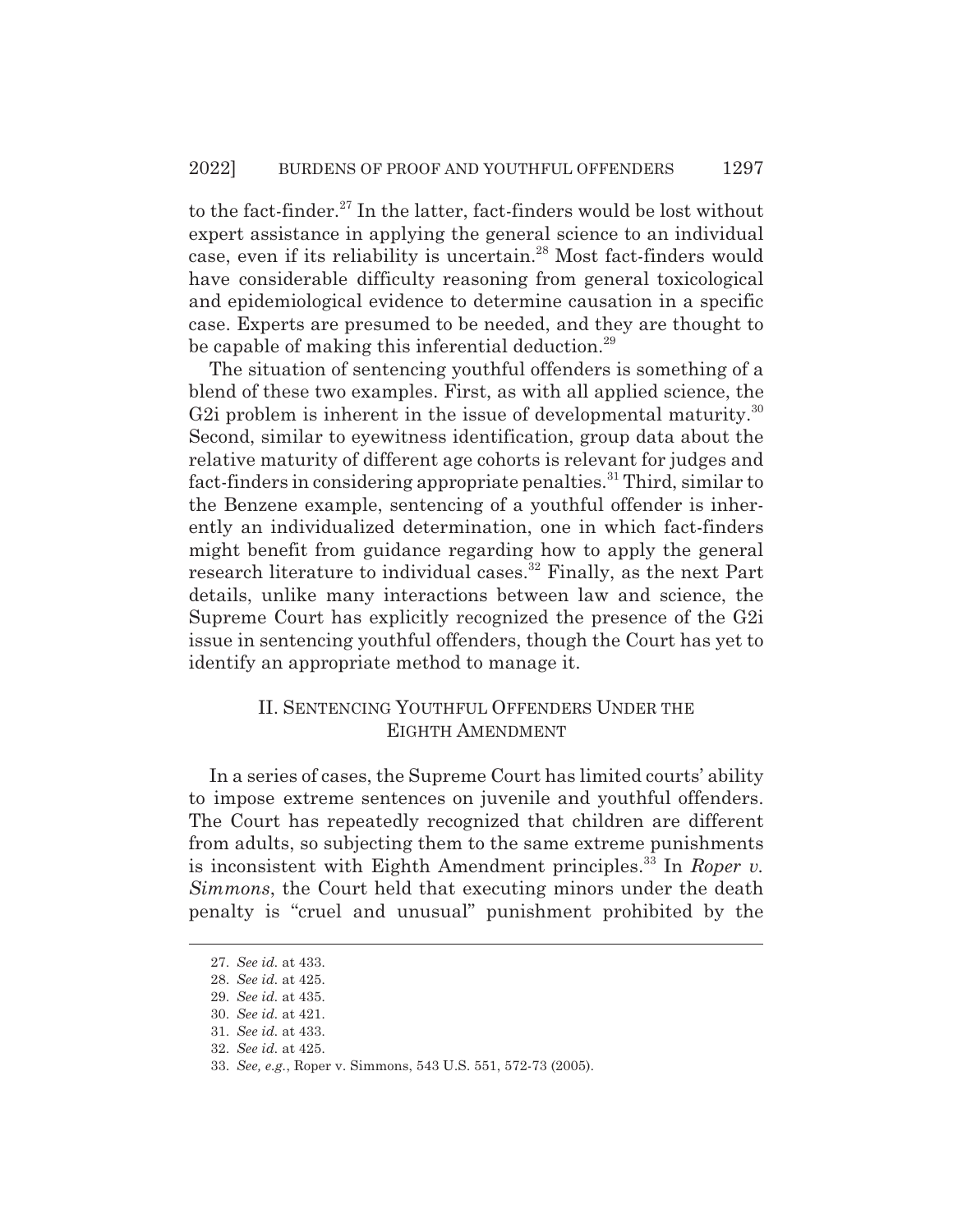Constitution.34 In *Graham v. Florida*, the Court held that the same Eighth Amendment clause prohibited a juvenile offender from being sentenced to life without parole (LWOP) for a non-homicide offense.35 Together, *Roper* and *Graham* set forth the "children are different" or "youth matters" jurisprudence that is used today. $36$ These cases relied on differences between juveniles and adults that inform the key Eighth Amendment principles of culpability and deterrence, such as lack of maturity, increased risk-taking behaviors, susceptibility to outside influences, and inability to appreciate long-term consequences.<sup>37</sup> These cases imposed categorical bans on extreme sentences for juveniles largely on the basis that a defendant's immaturity at the time of committing a crime meant that he or she was less culpable and not amenable to being deterred by extreme punishment.38 Subsequent to *Graham*, the Court turned to the necessary task of how youthful offenders should be sentenced given the categorical restrictions of *Roper* and *Graham*.

In *Miller v. Alabama*, the Court held that mandatory LWOP for a juvenile who committed a homicide was unconstitutional, but held that this extreme sentence could be imposed on a case-by-case basis.39 And in *Jones v. Mississippi*, the Court wrestled with what showing was necessary to sentence a juvenile who committed a homicide to LWOP.<sup>40</sup>

In these cases, however, the Court has tended to confound the issue of maturity at the time of the offense with the separate issue of the likelihood the defendant will mature out of his or her youthful incorrigibility. Both factors—current immaturity and future likelihood of maturing out of incorrigibility—are empirical questions subject to scientific research. The issue of assessing developmental stages in youth has been the subject of extensive work.<sup>41</sup> As a result, we have considerable knowledge about the developmental capacities

<sup>34.</sup> *Id.* at 575.

<sup>35. 560</sup> U.S. 48, 74 (2010).

<sup>36. 543</sup> U.S. at 569-70; 560 U.S. at 68.

<sup>37.</sup> *Roper*, 543 U.S. at 569-70; *Graham*, 560 U.S. at 68.

<sup>38.</sup> *Roper*, 543 U.S. at 570; *Graham*, 560 U.S. at 68, 74.

<sup>39. 567</sup> U.S. 460, 479-80 (2012).

<sup>40. 141</sup> S. Ct. 1307 (2021).

<sup>41.</sup> *See, e.g.*, Steinberg et al., *supra* note 2.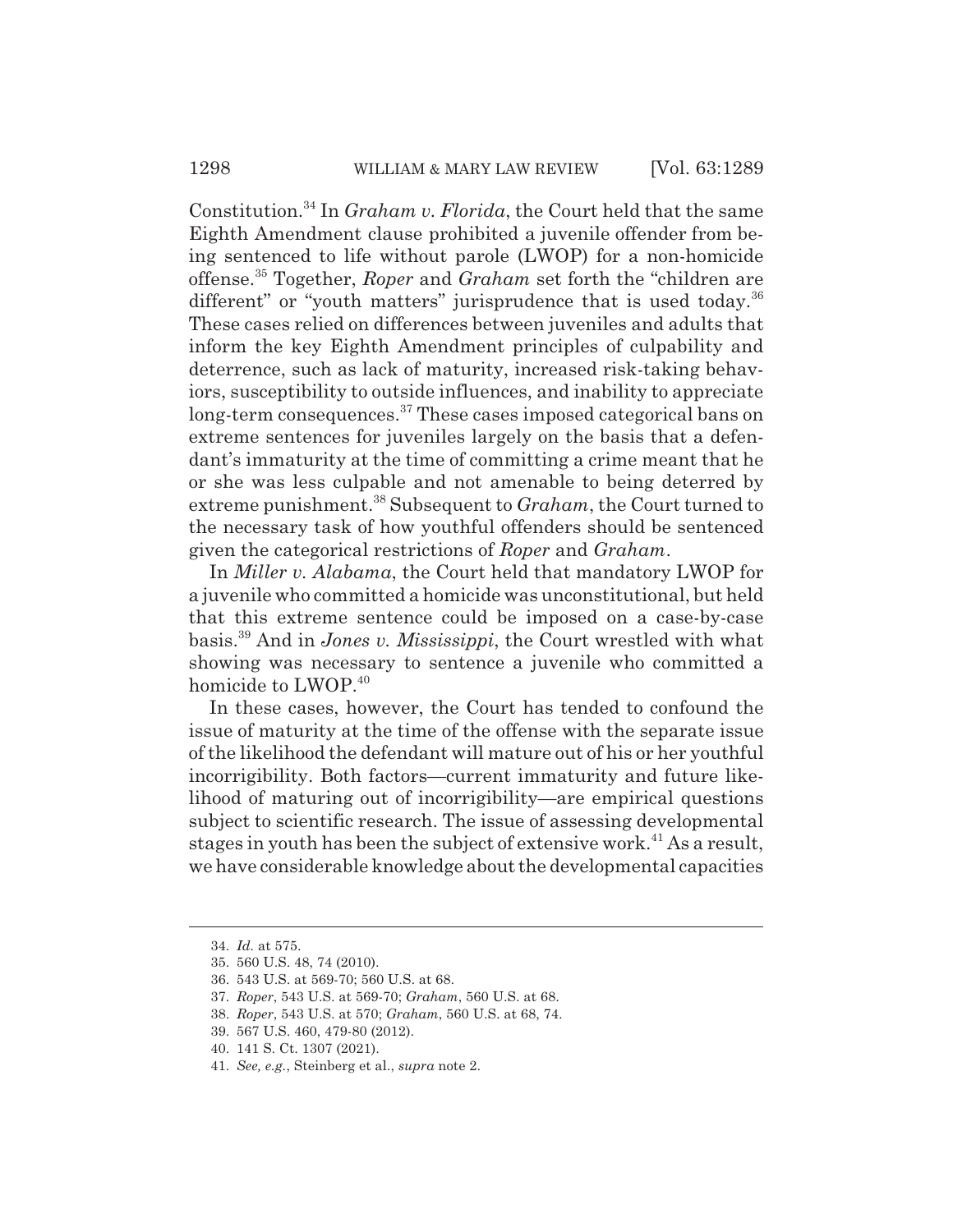of different age cohorts.42 Hence, we know a lot of general information, or "G." The difficulty lies in assessing a particular youth's development, or "i." In regard to predicting future behavior, however, the research literature is much more problematic. That research indicates that predictions regarding future dangerousness cannot be done well at the group level, much less at the individual  $level.<sup>43</sup>$ 

In *Roper*, Justice Kennedy held that executing minors was unconstitutional and cited the behavioral science literature to support the finding that juveniles are less developmentally mature than adults.44 These differences in maturity levels translated to lesser culpability for juveniles, with corresponding implications for sentencing them to death.<sup>45</sup> The Court explained that "[o]nce the diminished culpability of juveniles is recognized, it is evident that the penological justifications for the death penalty apply to them with lesser force than to adults."<sup>46</sup>

The Court reasoned that the death penalty primarily serves two social functions: retribution and deterrence.<sup>47</sup> However, these functions manifest differently in regard to youthful offenders as compared to adults.48 The Court stated, "[r]etribution is not proportional if the law's most severe penalty is imposed on one whose culpability or blameworthiness is diminished, to a substantial degree, by reason of youth and immaturity."49 And the same logic applies to deterrence: "The likelihood that the teenage offender has made the

<sup>42.</sup> *See id.* at 592-93.

<sup>43.</sup> *See* John Monahan, *The Prediction of Violent Behavior: Toward a Second Generation of Theory and Policy*, 141 AM. J. PSYCHIATRY 10, 10 (1984); *see also* TEX. DEF. SERV., DEADLY SPECULATION: MISLEADING TEXAS CAPITAL JURIES WITH FALSE PREDICTIONS OF FUTURE DANGEROUSNESS 23 (2004), https://www.prisonlegalnews.org/media/publications/tx\_defender\_ service\_subj\_deadly\_speculation\_misleading\_tx\_capital\_juries\_with\_false\_predictions\_of\_f uture\_dangerousness.pdf [https://perma.cc/36KG-DKRB] (analyzing the disciplinary records of 155 capital defendants in Texas and finding that expert predictions of future dangerousness were wrong 95 percent of the time).

<sup>44. 543</sup> U.S. 551, 569-70 (2005).

<sup>45.</sup> *See id.* at 569-71.

<sup>46.</sup> *Id.* at 571.

<sup>47.</sup> *Id.*

<sup>48.</sup> *See id.*

<sup>49.</sup> *Id.*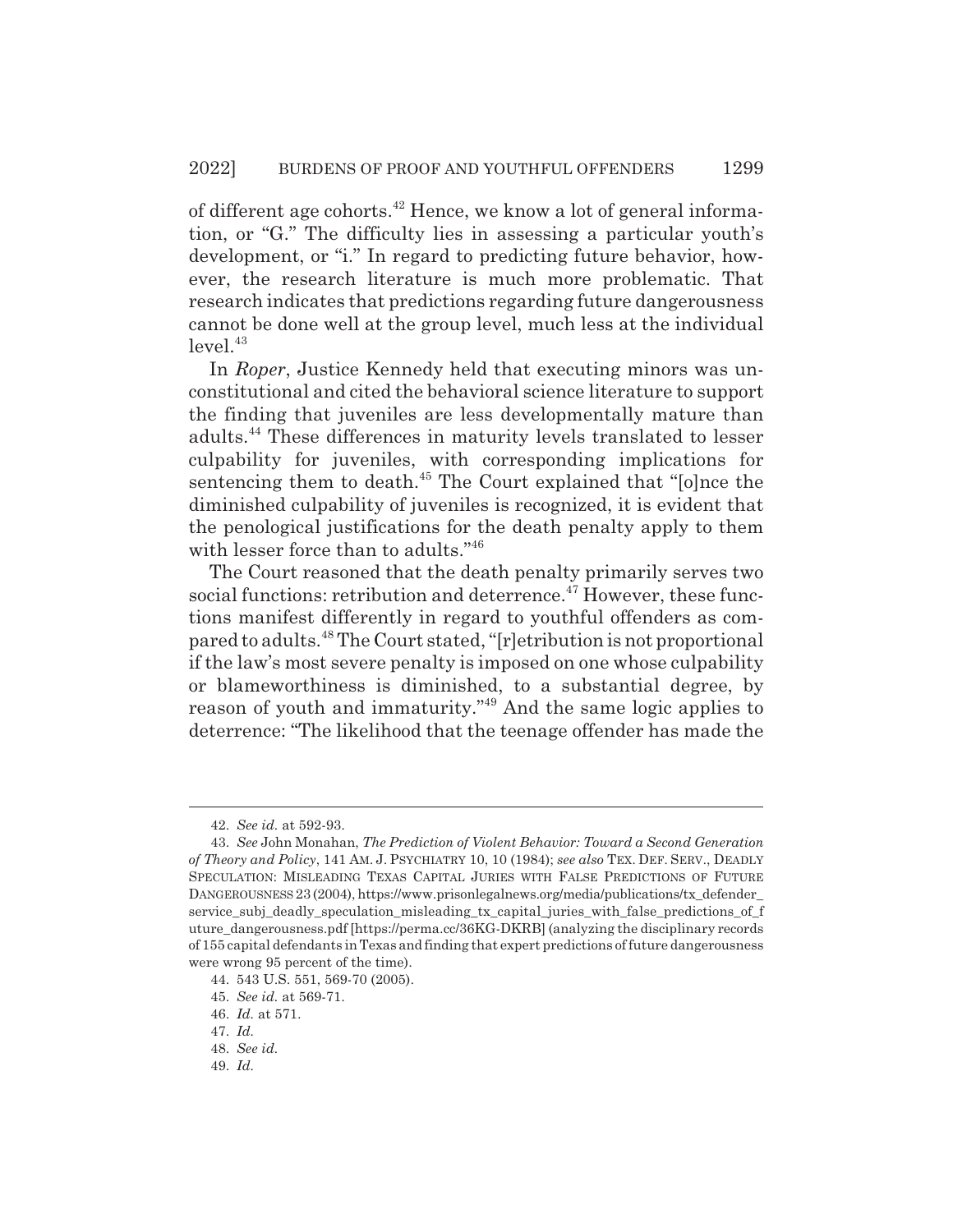kind of cost-benefit analysis that attaches any weight to the possibility of execution is so remote as to be virtually nonexistent."50

A universal measure for "cognitive capacities or psychosocial maturity" remains elusive.<sup>51</sup> Even if the concept of developmental maturity could be clearly defined, it is not a notion in which a threshold is crossed at some specific moment in time.<sup>52</sup> Moreover, while maturity is correlated with age, members of different cohorts reach cognitive and physical maturity at varying times.<sup>53</sup> Given the variability of the construct of developmental maturity, both in terms of definition and onset, one might argue that fact-finders should conduct individualized assessments. As Justice Scalia argued in dissent in *Roper*, this would require "the sentencer to make an individualized determination, which includes weighing aggravating factors and mitigating factors, such as youth."54

The *Roper* Court rejected this ad hoc approach and rested its decision on the group data regarding the general immaturity of offenders under the age of eighteen.<sup>55</sup> Although the scientific literature makes clear that most juveniles are less mature than most adults, there is no method that allows sentencers to validly determine whether a particular defendant is as mature as an adult.<sup>56</sup>

The Court did not reach the inevitable issue of what penalty young Mr. Simmons should receive on remand if, indeed, "[i]t is difficult even for expert psychologists to differentiate between the juvenile offender whose crime reflects unfortunate yet transient immaturity, and the rare juvenile offender whose crime reflects irreparable corruption."57 Although the Court did not describe it in such terms, this is as good a description of the G2i problem as is to

<sup>50.</sup> *Id.* at 572 (alteration in original) (quoting Thompson v. Oklahoma, 487 U.S. 815, 837 (1988)).

<sup>51.</sup> Grace Icenogle et al., *Adolescents' Cognitive Capacity Reaches Adult Levels Prior to Their Psychological Maturity: Evidence for a "Maturity Gap" in a Multinational, Cross-Sectional Sample*, 43 LAW & HUM. BEHAV. 69, 71 (2019).

<sup>52.</sup> *See* Laurence Steinberg, *Should the Science of Adolescent Brain Development Inform Public Policy?*, 28 ISSUES SCI.&TECH., Spring 2012, at 67, 67-70.

<sup>53.</sup> *See id.* at 70.

<sup>54.</sup> *Roper*, 543 U.S. at 620 (Scalia, J., dissenting) (citing Eddings v. Oklahoma, 455 U.S. 104, 115-17 (1982)).

<sup>55.</sup> *See id.* at 569-70 (majority opinion).

<sup>56.</sup> *See* Steinberg et al., *supra* note 2, at 591-93.

<sup>57.</sup> *Roper*, 543 U.S. at 573.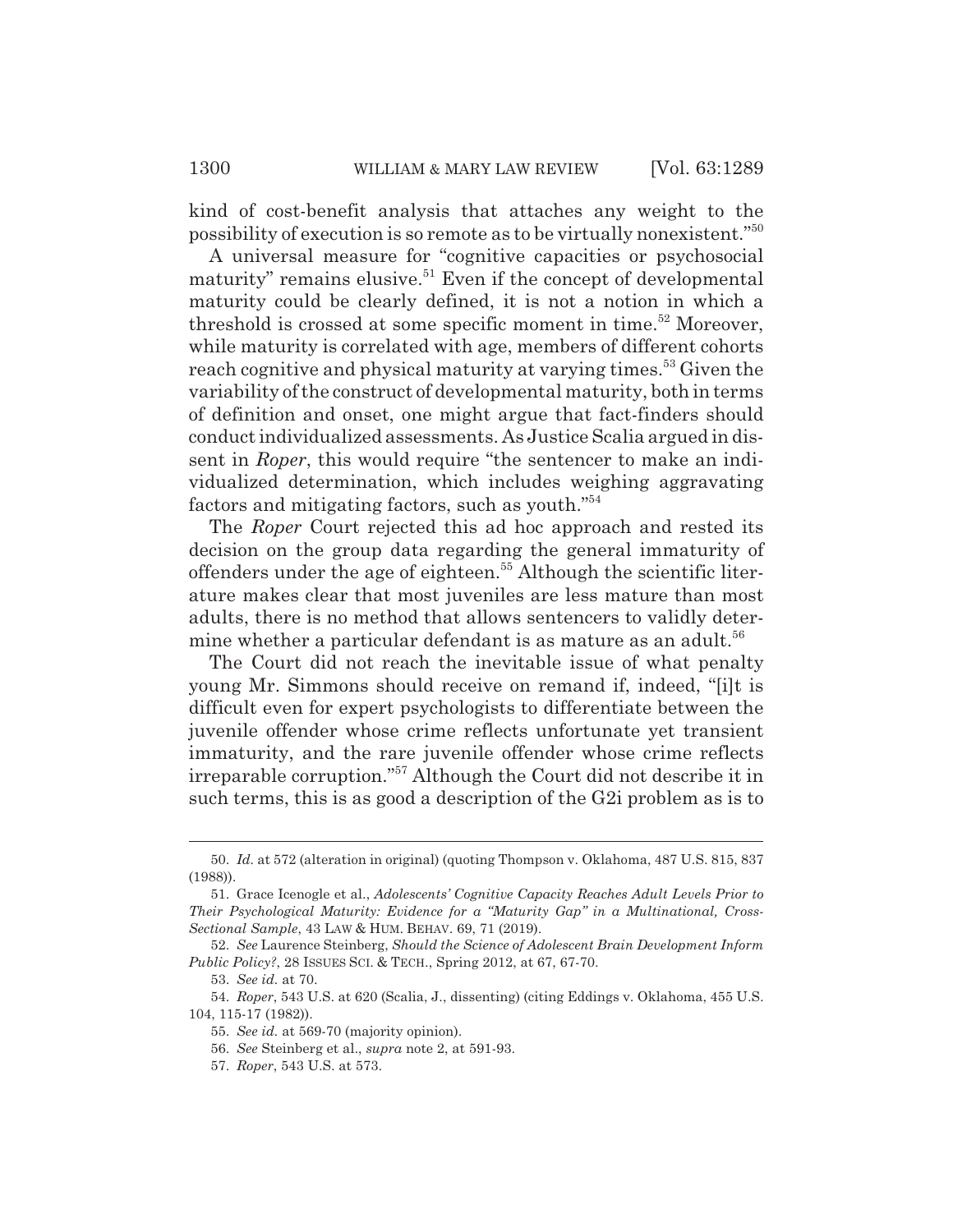be found in a Supreme Court decision. The Court acknowledged that some juveniles may exhibit behavior that is "irretrievably depraved" or that shows "irreparable corruption" as to justify a death sentence, but failed to define these terms.<sup>58</sup> Despite this possibility, the Court still held that a total ban was appropriate.<sup>59</sup> In the next case on the issue of developmental maturity, the Court again focused on the "G" of G2i, though it was becoming evident that the issue of "i" was looming.

In *Graham v. Florida*, the Court applied the logic of lessened juvenile culpability from *Roper* to LWOP for juvenile offenders.<sup>60</sup> The Court again rejected the case-by-case approach in holding that the Eighth Amendment does not permit a juvenile offender to be sentenced to LWOP for a non-homicide offense.<sup>61</sup> The Court's reasoning closely tracked that of *Roper*:

The case-by-case approach to sentencing must, however, be confined by some boundaries. The dilemma of juvenile sentencing demonstrates this. For even if we were to assume that some juvenile nonhomicide offenders might have "sufficient psychological maturity, and at the same time demonstrat[e] sufficient depravity," to merit a life without parole sentence, it does not follow that courts taking a case-by-case proportionality approach could with sufficient accuracy distinguish the few incorrigible juvenile offenders from the many that have the capacity for  $change.<sup>62</sup>$ 

According to the *Graham* Court, there is no legitimate penological justification for condemning a juvenile to die in prison, and the Court reasoned that such a sentence would deny a juvenile the ability to eventually realize the extent of "human worth and potential."63

Like *Roper*, the *Graham* approach has much to recommend it, especially as a matter of establishing a categorical constitutional standard marking the line between immaturity and maturity in

<sup>58.</sup> *Id.* at 570, 573.

<sup>59.</sup> *Id.* at 568.

<sup>60.</sup> *See* 560 U.S. 48, 74 (2010).

<sup>61.</sup> *Id.* at 68, 74.

<sup>62.</sup> *Id.* at 77 (alteration in original) (citation omitted) (quoting *Roper*, 543 U.S. at 572).

<sup>63.</sup> *Id.* at 77, 79.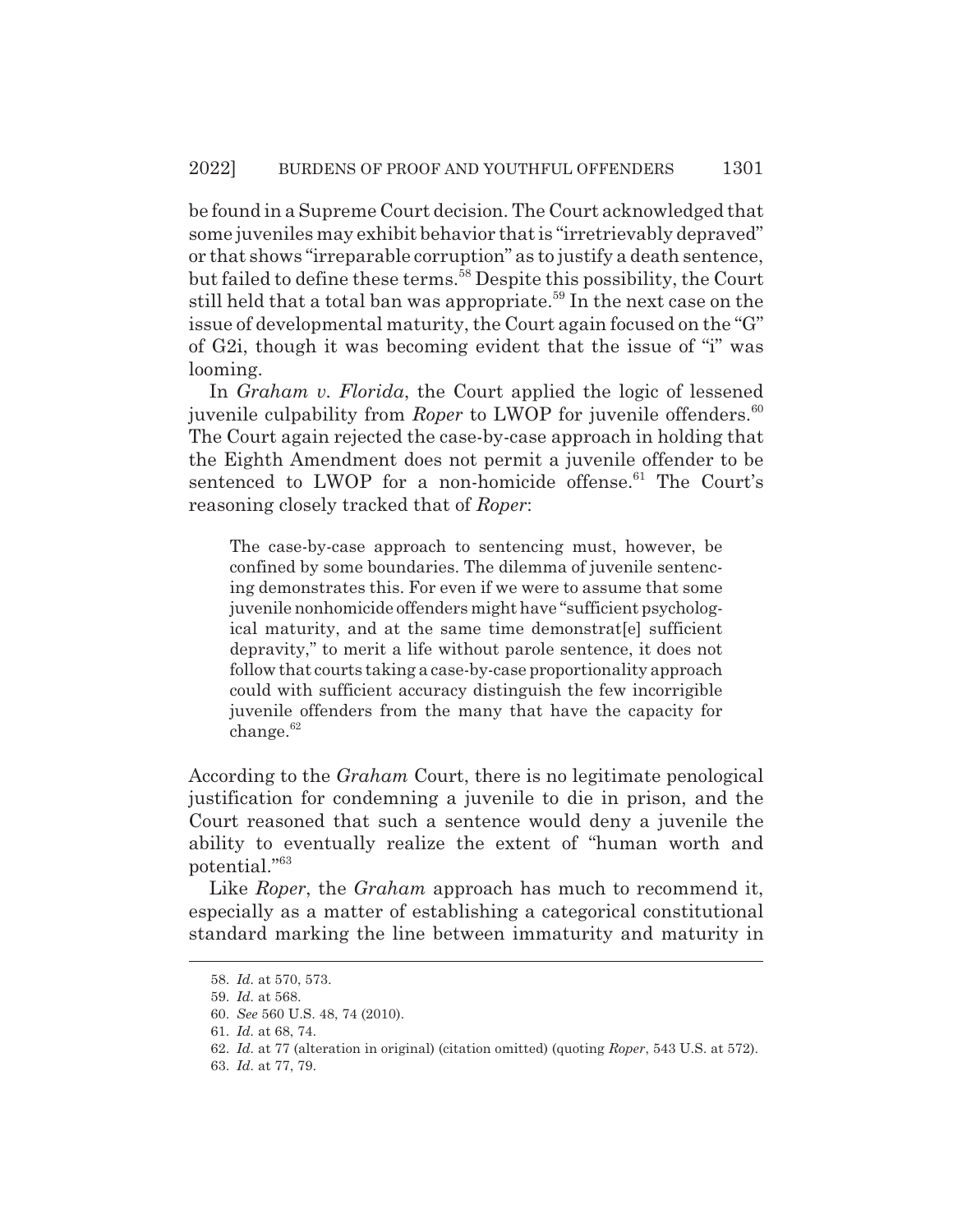regard to the principles embedded in the Eighth Amendment.<sup>64</sup> However, also like *Roper*, *Graham* avoids the inevitable issue of how the lower court should sentence Mr. Graham if "incorrigible juvenile offenders" cannot be distinguished from "the many that have the capacity for change."65

In *Miller v. Alabama*, the Court finally reached the issue that it had largely avoided in *Roper* and *Graham*. 66 The *Miller* Court held that mandatory LWOP for those under eighteen at the time of committing a homicide violates the Eighth Amendment's prohibition on cruel and unusual punishments. $\frac{67}{7}$  This holding, of course, contemplates that some juveniles who have committed homicide might be sentenced to LWOP. The Court stated that "appropriate occasions for sentencing juveniles to this harshest possible penalty will be uncommon."68 "That is especially so," the Court said, because of the difficulty of distinguishing "the juvenile offender whose crime reflects unfortunate yet transient immaturity, and the rare juvenile offender whose crime reflects irreparable corruption."69 In other words, the *Miller* Court suggested that LWOP should be barred for juvenile offenders whose crimes reflect the transient immaturity of youth in contrast to those whose crimes reflect permanent incorrigibility.<sup>70</sup>

The Court stated that lower courts must "take into account how children are different, and how those differences counsel against irrevocably sentencing them to a lifetime in prison."71 The Court

70. *See id.* at 479-80. *But see* Jones v. Mississippi, 141 S. Ct. 1307, 1317-18 (2021) (interpreting Montgomery v. Louisiana, 577 U.S. 190 (2016), and *Miller*, 567 U.S. 460, as not requiring "a separate factual finding of permanent incorrigibility"). The amici in *Miller* emphasized the difficulty in determining permanent incorrigibility, stating "there is *no reliable* way to determine that a juvenile's offenses are the result of an irredeemably corrupt character." Brief for the American Psychological Ass'n et al. as Amici Curiae in Support of Petitioners at 25, *Miller*, 567 U.S. 460 (2012) (Nos. 10-9646, 10-9647), 2012 WL 174239, at \*25 (emphasis added).

71. *Miller*, 567 U.S. at 480. The Court identified five factors to be considered in determining whether to impose a LWOP sentence on a juvenile: (1) his "immaturity, impetuosity,

<sup>64.</sup> *See id.* at 82.

<sup>65.</sup> *Id.* at 77.

<sup>66.</sup> *See* 567 U.S. 460, 465 (2012).

<sup>67.</sup> *Id.*

<sup>68.</sup> *Id.* at 479.

<sup>69.</sup> *Id.* at 479-80 (quoting Roper v. Simmons, 543 U.S. 551, 573 (2005); *Graham*, 560 U.S. at 68). The Court gave no exact definition of what would make a juvenile irreparably corrupt, and the phrase does not come from the scientific literature. *See id.*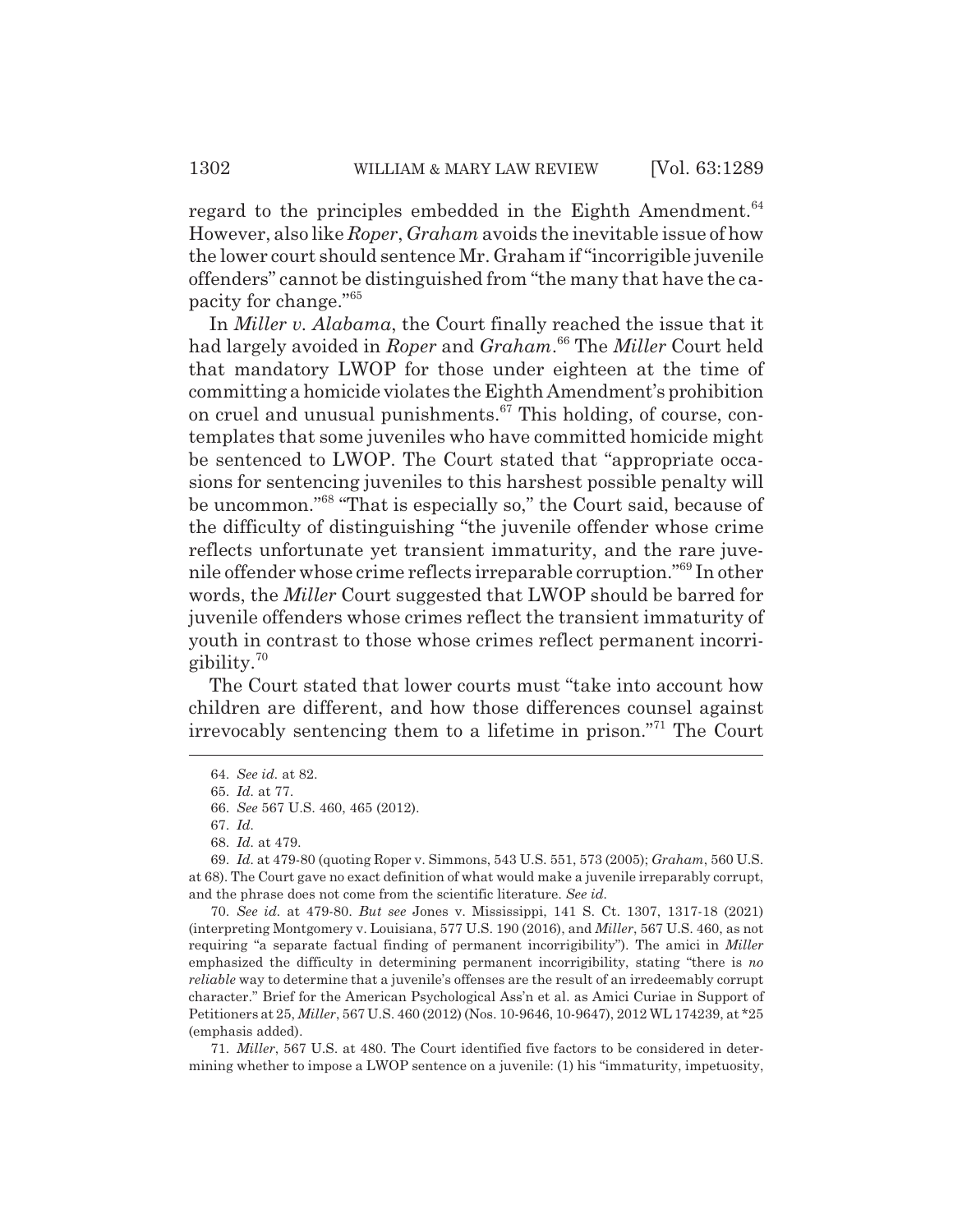highlighted juveniles' heightened capacity for change and held that judges and juries should take this into account when determining whether a juvenile LWOP sentence is appropriate.<sup>72</sup> Essentially, the Court intended sentencers to make a prediction about how a particular juvenile will behave decades in the future—a decision that research has shown is impossible to make with confidence.<sup>73</sup>

Predictions of an adult's future dangerousness, let alone a juvenile's, are unreliable, inaccurate, and pose a particular concern with regard to racial bias.<sup>74</sup> Racial bias plays a significant role in predictions of future dangerousness as adults and children of color are more likely to be viewed as more violent and more likely to reoffend.<sup>75</sup>

This case-by-case assessment of youthful defendants was exactly the sort of determination the Court found problematic in *Roper* and *Graham*. 76 In fact, the *Miller* Court understood that the decision stepped back from a core insight of these earlier cases.<sup>77</sup> It observed: "Our decision does not categorically bar a penalty for a class of

74. *See* Piquero, *supra* note 73, at 355; JOHN H. LAUB & ROBERT J. SAMPSON, SHARED BEGINNINGS, DIVERGENT LIVES: DELINQUENT BOYS TO AGE 70 289-90 (2003) (explaining the limitations of using juvenile risk factors to attempt to predict future criminal behavior); Jennifer L. Skeem & Christopher T. Lowenkamp, *Risk, Race, and Recidivism: Predictive Bias and Disparate Impact*, 54 CRIMINOLOGY 680, 681 (2016).

- 76. *See* 543 U.S. 551, 572-73 (2005); 560 U.S. 48, 75, 77-78 (2010).
- 77. *See Miller*, 567 U.S. at 483.

and failure to appreciate risks and consequences;" (2) his "family and home environment;" (3) "the circumstances of the homicide offense, including the extent of his participation in the conduct and the way familial and peer pressures may have affected him;" (4) "that he might have been charged and convicted of a lesser offense if not for incompetencies associated with youth—for example, his inability to deal with police officers or prosecutors ... or his incapacity to assist his own attorneys;" and (5) "the possibility of rehabilitation." *Id.* at 477-78.

<sup>72.</sup> *See id.* at 479-80.

<sup>73.</sup> Ample research demonstrates that predicting juvenile and adult behavior, especially that far into the future, is incredibly difficult and tends to be overinclusive, also known as the "false positive problem." *See* Kimberly Larson et al., Miller v. Alabama*: Implications for Forensic Mental Health Assessment at the Intersection of Social Science and the Law*, 39 NEW ENG. J. ON CRIM.&CIV. CONFINEMENT 319, 335-36 (2013) ("[T]here is currently no basis in current behavioral science nor well-informed professional knowledge that can support any reliable forensic expert opinion on the relative likelihood of a specific adolescent's prospects for rehabilitation at a date that may be years to decades in the future."); Alex R. Piquero, *Youth Matters: The Meaning of* Miller *for Theory, Research, and Policy Regarding Developmental/Life-Course Criminology*, 39 NEW ENG. J. ON CRIM.&CIV. CONFINEMENT 347, 355 (2013) ("[I]t is very difficult to predict early in the life-course which individual juvenile offender will go on to become a recidivistic adult offender.").

<sup>75.</sup> *See* Skeem & Lowenkamp, *supra* note 74, at 681.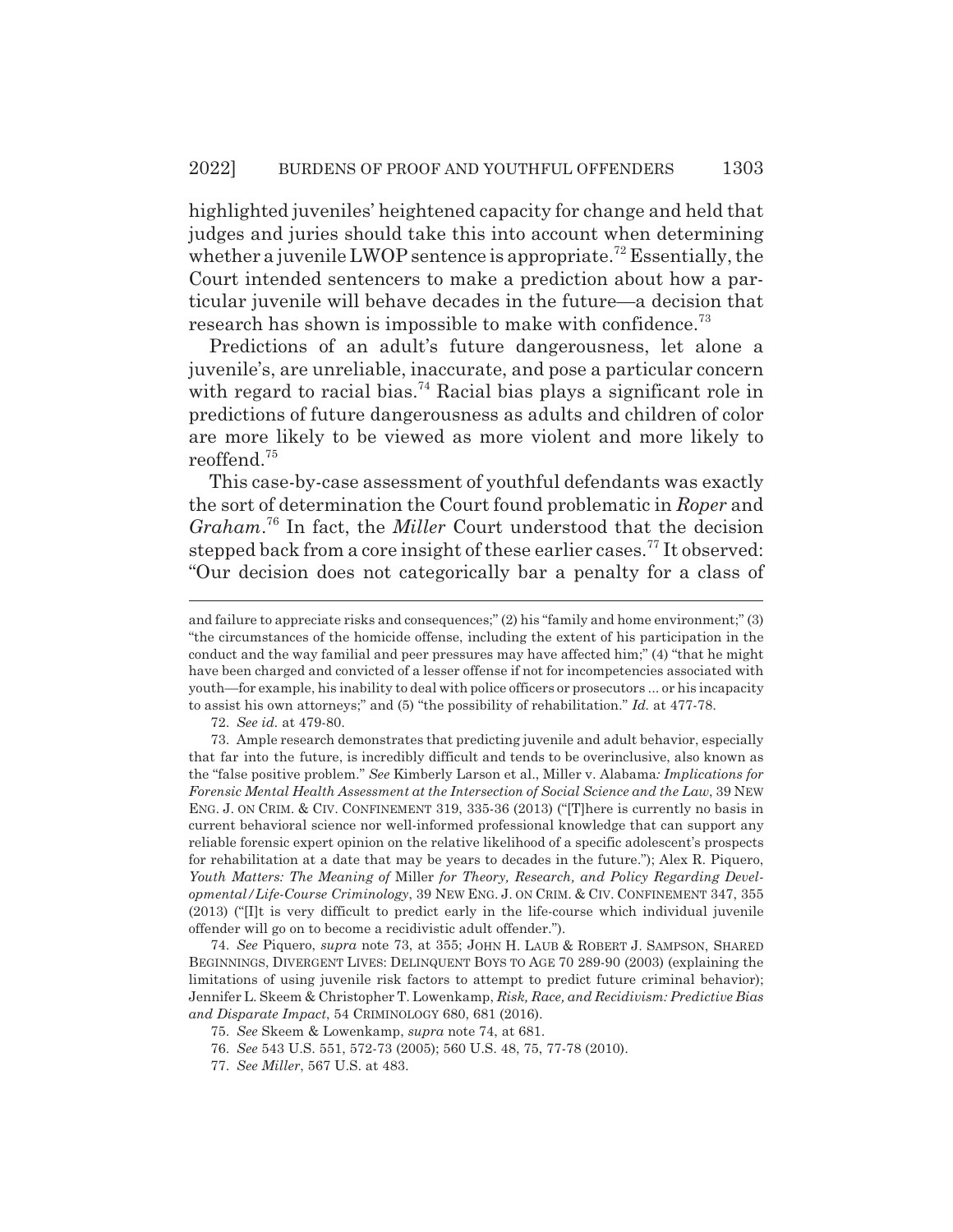offenders or type of crime—as, for example, we did in *Roper* or *Graham*. Instead, it mandates only that a sentencer follow a certain process—considering an offender's youth and attendant characteristics—before imposing a particular penalty."78

Brief reflection, however, reveals that *Miller* is not analytically different from *Roper* and *Graham*. In all three contexts, lower courts are in the position of having "a sentencer follow a certain process considering an offender's youth and attendant characteristics before imposing a particular penalty."79 Under *Roper*, defendants are not subject to the death penalty, but they still need to be sentenced and could possibly be sentenced to LWOP.<sup>80</sup> Under *Graham*, non-homicide defendants may not have been sentenced to LWOP, but they were still sentenced to some period of time.<sup>81</sup> Finally, under *Miller*, juvenile homicide offenders are not subject to *mandatory* LWOP, but they still may receive LWOP or a lesser sentence. $82$ Inevitably, whatever value there might be in setting clear lines by age-cohort, individual sentencing cannot be avoided.

Most recently, the Court appeared to reverse course in its treatment of extreme sentences for juvenile and youthful offenders in *Jones v. Mississippi*. 83 The *Jones* Court held that a sentencer is not required to make a separate factual finding of "permanent incorrigibility" before sentencing a juvenile to LWOP.84 The Court held that in such cases, a discretionary sentencing system is "both constitutionally necessary and constitutionally sufficient."85 The Court continued, stating "so long as the sentencer has discretion to 'consider the mitigating qualities of youth' and impose a lesser punishment," any juvenile convicted of homicide may be sentenced to LWOP, even if his or her crime reflects transient immaturity.<sup>86</sup>

While the Court maintained that it did not overrule *Miller*, it is a troubling step away from a line of cases making clear that

<sup>78.</sup> *Id.*

<sup>79.</sup> *Id.*

<sup>80. 543</sup> U.S. at 572.

<sup>81. 560</sup> U.S. at 74.

<sup>82. 567</sup> U.S. at 465.

<sup>83.</sup> *See* 141 S. Ct. 1307 (2021).

<sup>84.</sup> *Id.* at 1311.

<sup>85.</sup> *Id.* at 1313.

<sup>86.</sup> *Id.* at 1314 (quoting *Miller*, 567 U.S. at 476).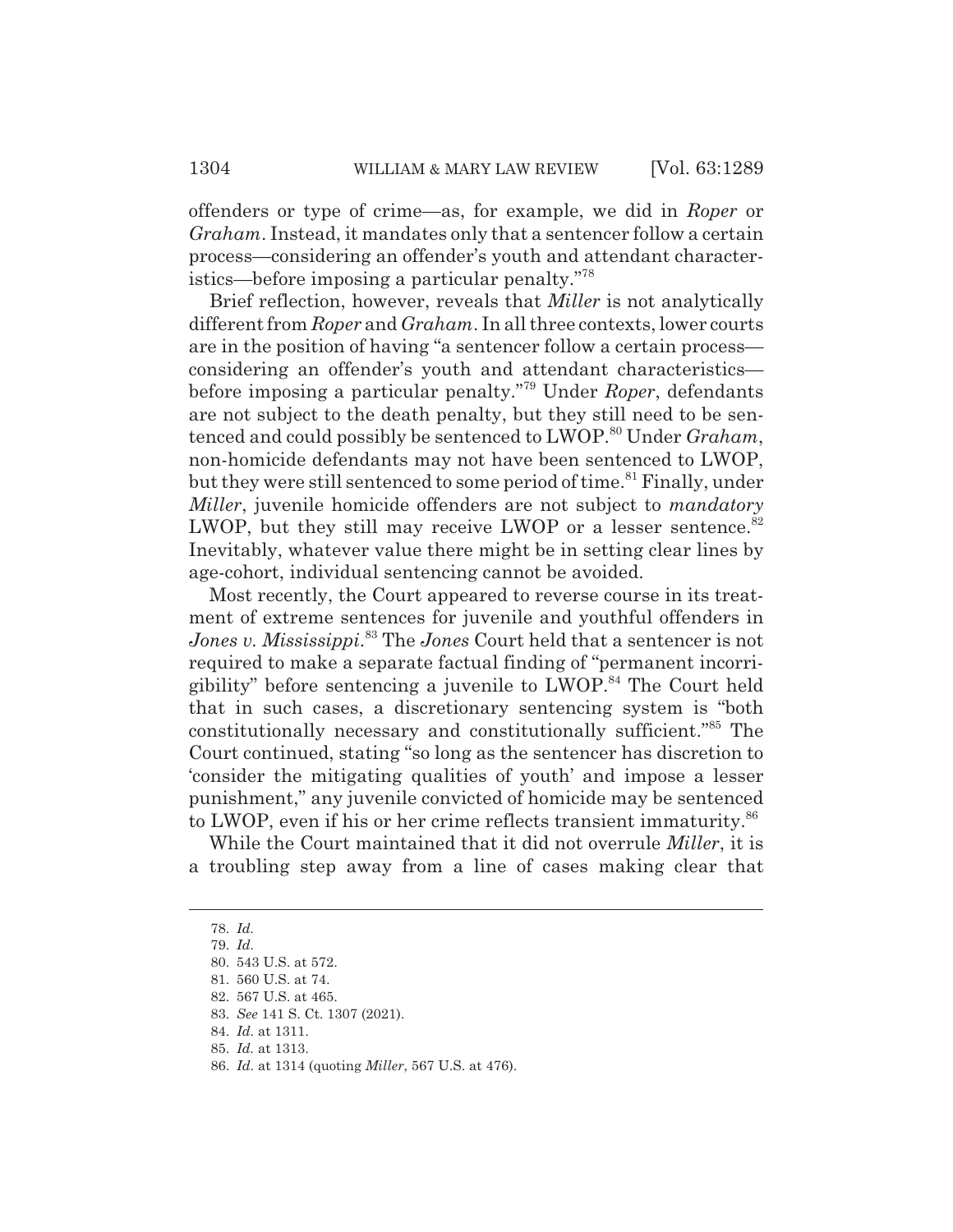rehabilitation is the focus when juveniles are charged with crimes. $87$ Further, the dissent highlighted how prior Supreme Court rulings, including *Miller*, emphasized that "children are constitutionally different from adults for purposes of sentencing."<sup>88</sup> Even if we were to accept the idea that some children are "irreparably corrupt" which is not supported by available medical and psychological evidence<sup>89</sup>—that would indicate a need for rehabilitation rather than punishment given our scientific understanding of behavioral and neurocognitive maturation. But this is not where the *Jones* Court landed. In light of the Court's apparent course reversal, it is now more important than ever to establish an empirically grounded legal process for handling the G2i problem in juvenile sentencing. The next Part begins to map such a process.

#### III. BURDENS OF PROOF AND DEVELOPMENTAL MATURITY

While the G2i issue poses barriers to making determinations in a particular case with confidence, that does not mean that the process of making inferences from G to i cannot be guided by rational principles. Science can set the initial presumptions or a priori starting point for evaluating specific cases. Hence, in the eyewitness identification example discussed in Part I, the fact that the witness and perpetrator were of different races, all things being equal, indicates that an identification may be unreliable.<sup>90</sup> However, rarely are all things equal. Other factors, such as how much time the witness had to observe the individual, the lighting conditions under which the identification was made, the distance between the witness and the individual, among other factors, might indicate otherwise.<sup>91</sup>

The general science can provide a framework within which other considerations ought to be taken into account. At the same time, the

<sup>87.</sup> *See id.* at 1321.

<sup>88.</sup> *Id.* at 1328 (Sotomayor, J., dissenting) (quoting *Miller*, 567 U.S. at 471).

<sup>89.</sup> Evidence suggests that most juvenile offenders do not continue such behavior into adulthood, but rather desist as they mature. *See* Terrie E. Moffitt, *Adolescence-Limited and Life-Course-Persistent Antisocial Behavior: A Developmental Taxonomy*, 100 PSYCH.REV. 674, 675 (1993); Edward P. Mulvey et al., *Trajectories of Desistance and Continuity in Antisocial Behavior Following Court Adjudication Among Serious Adolescent Offenders*, 22 DEV. & PSYCHOPATHOLOGY 453, 454, 468 (2010).

<sup>90.</sup> *See* Albright, *supra* note 23, at 7762.

<sup>91.</sup> *See id.*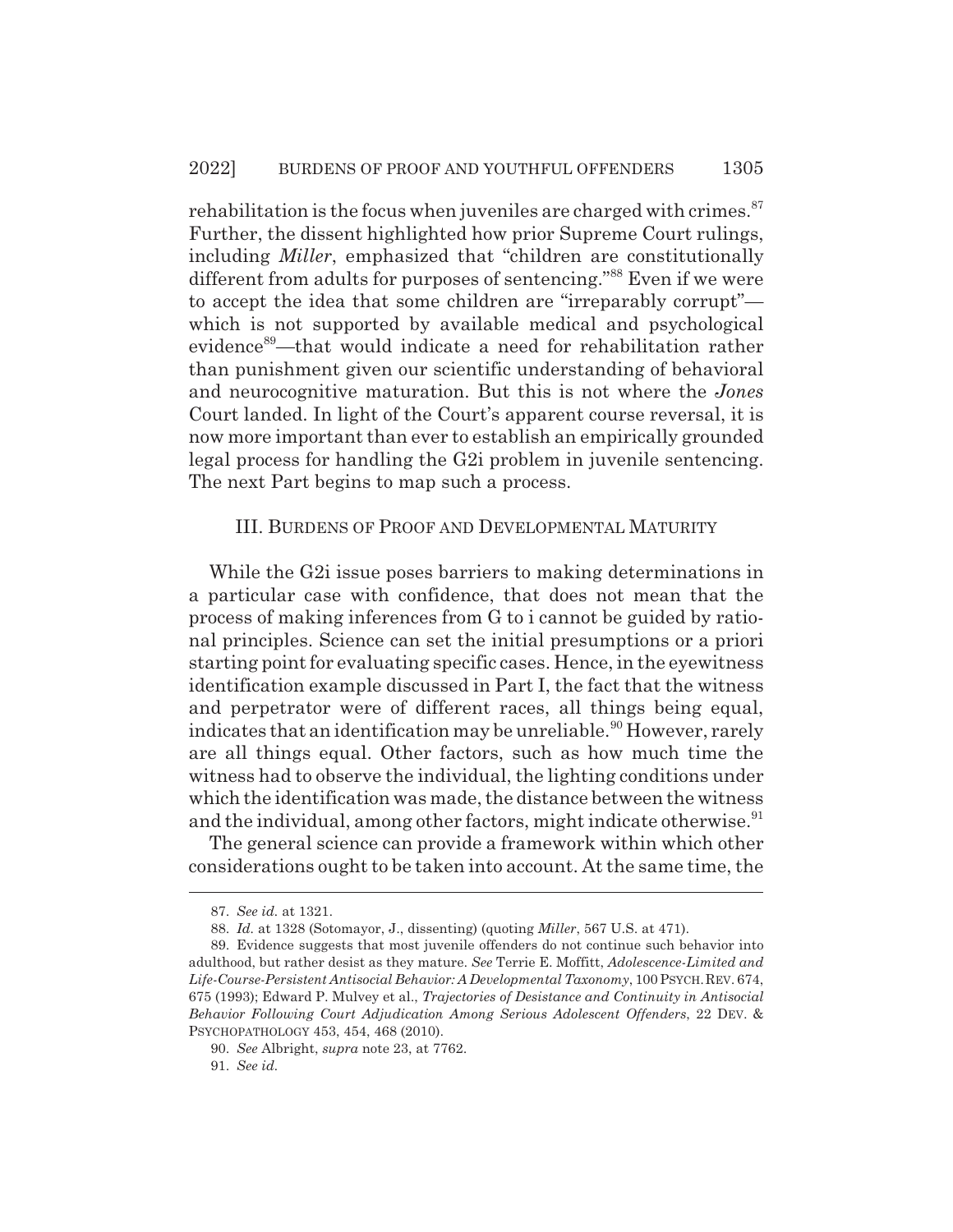stronger the general science, more additional considerations should be needed to say that this case is not an instance of the general phenomenon.92 If, for example, 90 percent of cases in which crossrace identification are made result in inaccurate identifications, this would create a strong presumption that the specific identification in question is inaccurate.

An additional and important consideration in deciding whether a particular case is an instance of some general phenomenon is the cost of making a mistake. In general, there are two kinds of errors. False positive errors occur when we mistakenly conclude that a case is an instance of some phenomenon.<sup>93</sup> Hence, concluding that an identification was accurate when it was not is a false positive error.<sup>94</sup> Alternatively, false negative errors occur when we mistakenly conclude that a case is not an instance of some phenomenon.<sup>95</sup> Hence, concluding that an identification was inaccurate when it was accurate is a false negative error.<sup>96</sup>

Different errors have different consequences. This insight is wellcaptured by Blackstone's famous statement that it is "better that ten guilty persons escape, than that one innocent suffer."97 According to this judgment, false positive convictions are ten times worse than false negative acquittals.<sup>98</sup>

Blackstone's insight is operationalized in the law by the burden of proof employed in criminal trials, which requires proof beyond a reasonable doubt.<sup>99</sup> The burden of proof in civil cases, in contrast, is a mere preponderance of the evidence, $100$  suggesting that we are largely ambivalent between false positive and false negative errors in civil cases. In *Addington v. Texas*, the Supreme Court made this

<sup>92.</sup> *See id.* at 7762-63.

<sup>93.</sup> *False Positive*, BLACK'S LAW DICTIONARY (11th ed. 2019).

<sup>94.</sup> *See id.*

<sup>95.</sup> *False Negative*, STEDMANS MEDICAL DICTIONARY (2014).

<sup>96.</sup> *See id.*

<sup>97. 4</sup> WILLIAM BLACKSTONE, COMMENTARIES \*358. *See generally* Daniel Epps, *The Consequences of Error in Criminal Justice*, 128 HARV. L. REV. 1065 (2015).

<sup>98.</sup> *See* BLACKSTONE, *supra* note 97, at \*358.

<sup>99.</sup> *See Reasonable Doubt*, BLACK'S LAW DICTIONARY (11th ed. 2019).

<sup>100.</sup> *See Preponderance of the Evidence*, BLACK'S LAW DICTIONARY (11th ed. 2019).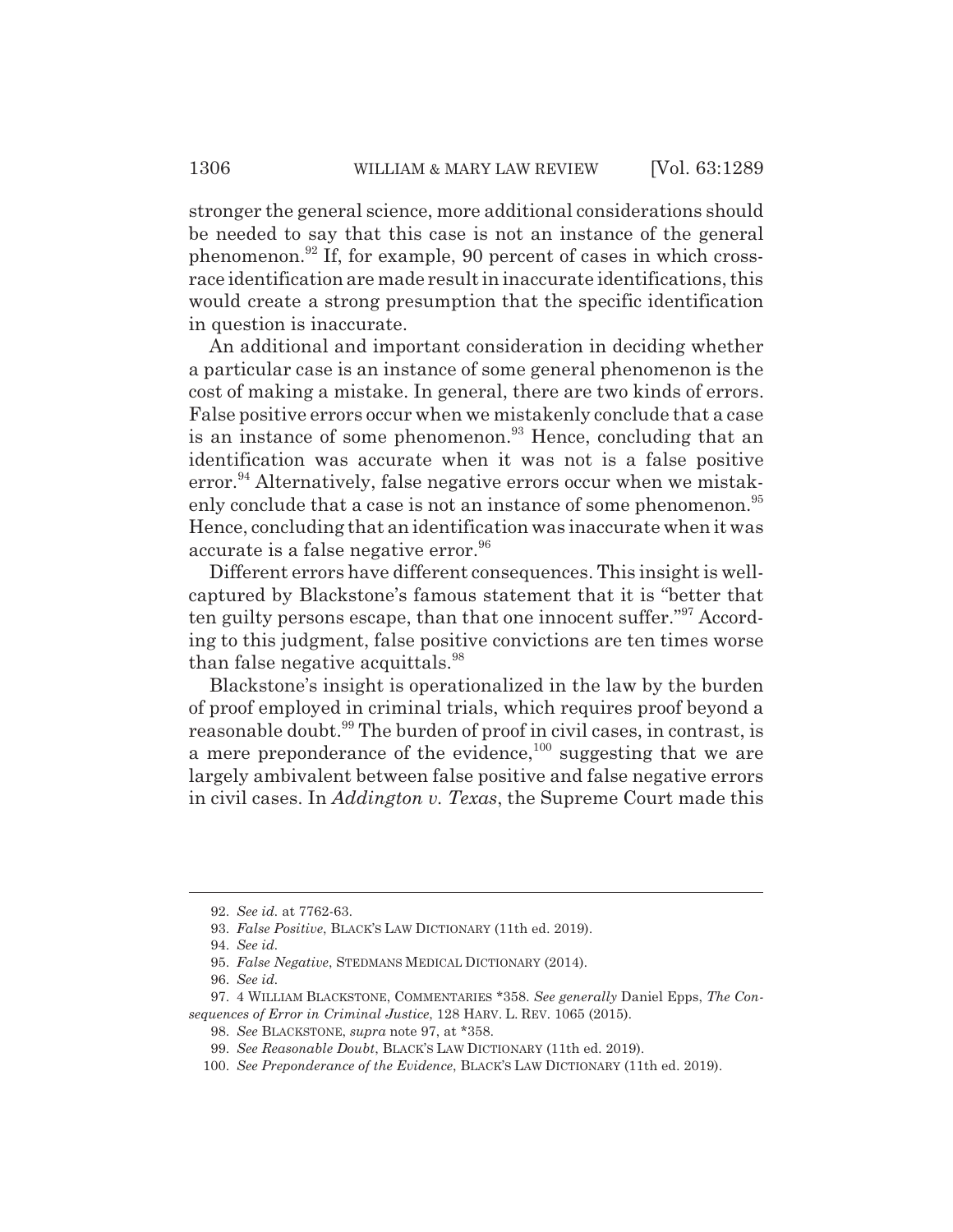calculation explicit in adopting a clear and convincing evidence standard for civil commitment cases.<sup>101</sup> Civil commitment is "quasicriminal," in that the defendant stands to lose his or her liberty if committed.102 At the same time, the *Addington* Court recognized the cost of erring in the other direction would mean that a mentally ill person would not receive treatment.103 The Court explained: "In considering what standard should govern in a civil commitment proceeding, we must assess both the extent of the individual's interest in not being involuntarily confined indefinitely and the state's interest in committing the emotionally disturbed under a particular standard of proof."104 In regard to the consequences of making an error, the Court asserted: "It cannot be said ... that it is much better for a mentally ill person to 'go free' than for a mentally normal person to be committed."105 This calculation resulted in the adoption of the intermediate burden of clear and convincing evidence, a standard that lies between proof beyond a reasonable doubt and preponderance of the evidence.<sup>106</sup>

Burdens of proof, therefore, effectively embody two key considerations, one quantitative and the other normative. The greater the frequency of some general phenomenon, of which a particular case is thought to be an instance, the greater should be the burden to demonstrate that it is not. And the greater the harm that might come from a particular type of error, the greater the burden should be to avoid making that error.

As the Court in *Roper* recognized, selecting eighteen years as the dividing line for developmental maturity was essentially arbitrary.<sup>107</sup> The behavioral and neuroscience literatures bear this out. Maturity, which itself is not a unidimensional construct, occurs over time, with age cohorts varying considerably.<sup>108</sup> The research liter-

<sup>101. 441</sup> U.S. 418, 433 (1979).

<sup>102.</sup> *See id.* at 424. It is worth emphasizing that the "criminal" component of the "quasicriminal" nature of civil commitment is not based on any culpability of the defendant, but rather the prospect of the defendant's loss of liberty, which is analogous to the consequence confronted by a criminal defendant.

<sup>103.</sup> *See id.* at 432.

<sup>104.</sup> *Id.* at 425.

<sup>105.</sup> *Id.* at 429.

<sup>106.</sup> *See id.* at 430-33.

<sup>107.</sup> *See* Roper v. Simmons, 543 U.S. 551, 574 (2005).

<sup>108.</sup> *See* Steinberg et al., *supra* note 2, at 588-91.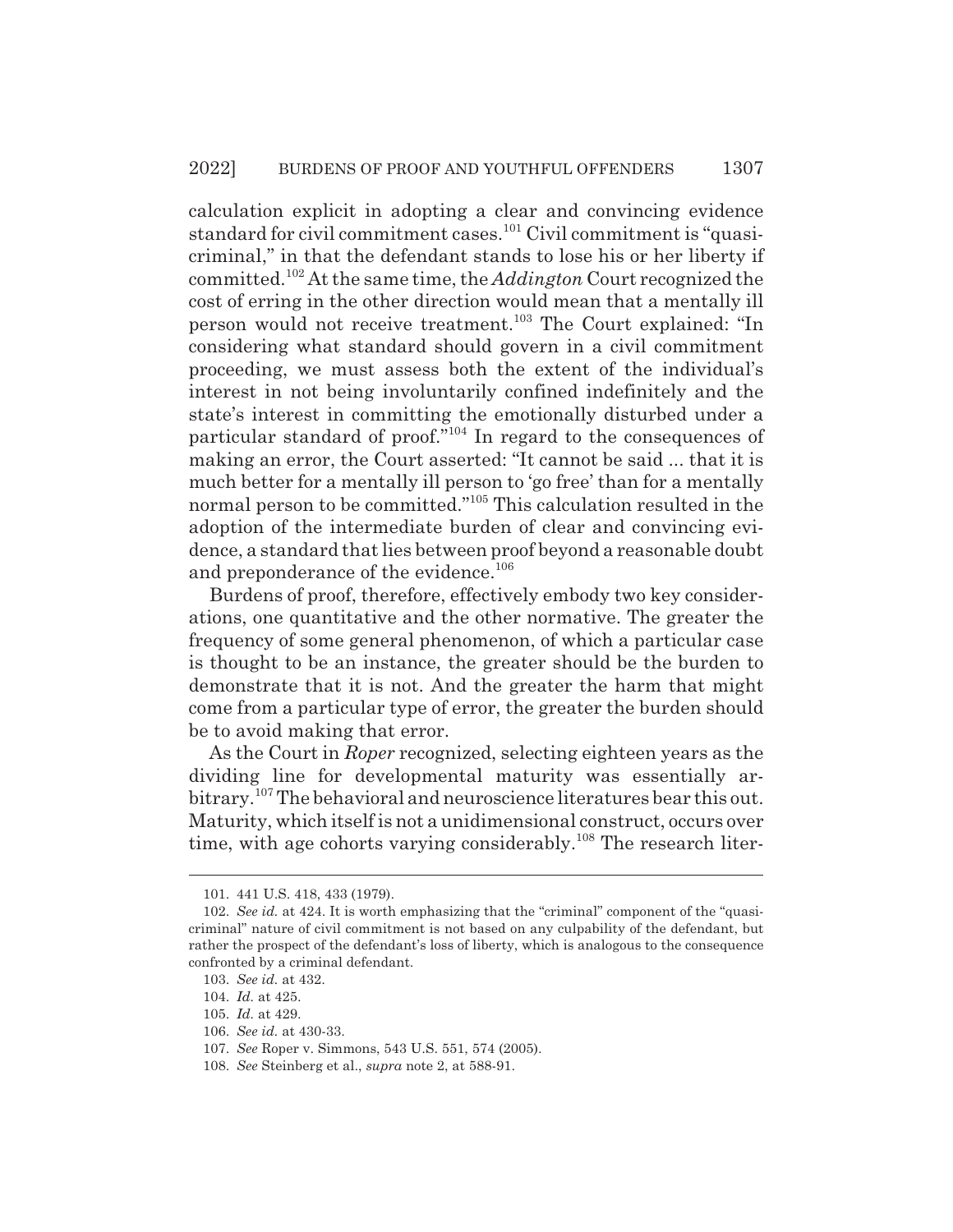ature generally supports the view that brain development continues throughout the lifespan, with dynamic changes taking place during early, middle, and late adolescence through approximately age twenty-five.109 As different facets of psychological and neural functioning develop along different timelines, there is no scientific evidence of a specific age that humans move from childhood to adulthood.<sup>110</sup>

Adolescent brains are neither advanced child brains nor immature adult brains—they are specifically tailored to meet the needs of the young-adulthood stage of life.<sup>111</sup> There is a large and growing body of literature dedicated to better understanding how and which ways children, adolescents, and young adults differ.

Current empirical evidence from the behavioral sciences suggests that adolescents differ from adults and children in three important ways that lead to differences in behavior.

[(1)] adolescents lack mature capacity for self-regulation in emotionally charged contexts, relative to adults and children[;]

gradual, unfolds over the course of adolescence, and permits more advanced self regulation and impulse control. The temporal gap between the arousal of the socioemotional system, which is an early adolescent development, and the full maturation of the cognitive control system, which occurs later, creates a period of heightened vulnerability to risk-taking during middle adolescence.

<sup>109.</sup> *See* COMM. ON IMPROVING THE HEALTH, SAFETY,&WELL-BEING OF YOUNG ADULTS, INST. OF MED.&NAT'L RSCH. COUNCIL, INVESTING IN THE HEALTH AND WELL-BEING OF YOUNG ADULTS 35-42 (2015).

<sup>110.</sup> Elizabeth S. Scott et al., *Young Adulthood as a Transitional Legal Category: Science, Social Change, and Justice Policy*, 85 FORDHAM L. REV. 641, 648 (2016). Recently, "research on adolescent behavior has been increasingly influenced by ... perspectives on the adolescent brain that emphasize the different developmental trajectories of brain systems that govern incentive processing and cognitive control." Laurence Steinberg et al., *Around the World, Adolescence Is a Time of Heightened Sensation Seeking and Immature Self-Regulation*, 21 DEVELOPMENTAL SCI., No. 2, 2018, at 2. Accordingly, "risky behavior in adolescence is the product of the interaction between changes in two distinct neurobiological systems: a 'socioemotional' system ... and a 'cognitive control' system." Laurence Steinberg, *A Dual Systems Model of Adolescent Risk-Taking*, 52 DEVELOPMENTAL PSYCHOBIOLOGY 216, 216 (2010). The maturation of these systems is:

*Id.* Some researchers have described this imbalance as akin to starting a car's engine before a well-functioning brake system is in place. *See, e.g.*, Monica Payne, *"All Gas and No Brakes!": Helpful Metaphor or Harmful Stereotype?*, 27 J. ADOLESCENT RSCH. 3 (2012).

<sup>111.</sup> *See* COMM. ON ASSESSING JUV. JUST. REFORM & COMM. ON L. & JUST., NAT'L RSCH. COUNCIL, REFORMING JUVENILE JUSTICE:ADEVELOPMENTAL APPROACH 89-91 (2013).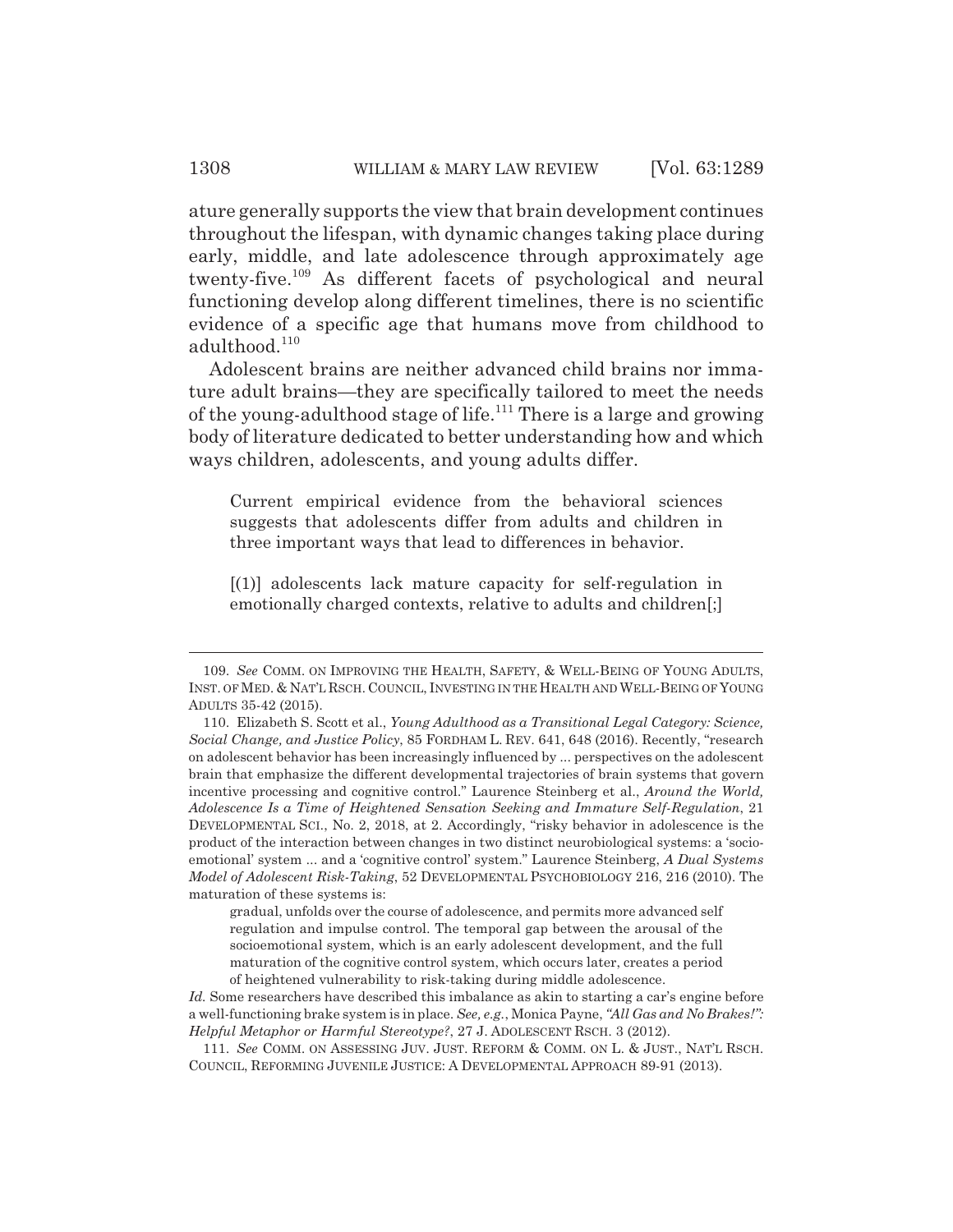[(2)] adolescents have a heightened sensitivity to proximal external influences, such as peer pressure and immediate incentives, relative to adults[; and]

[(3)] adolescents show less ability to make judgments and decisions that require future orientation.<sup>112</sup>

Undoubtedly, some percentage at each age might be said to be "mature" for legal—that is, Eighth Amendment—purposes, possibly beginning younger than eighteen. That percentage increases with age, so that, on average, the percentage of nineteen-year-olds that are "mature" is greater than the percentage of eighteen-year-olds, and a greater percentage of twenty-year-olds are mature compared to nineteen-year-olds, and so on through age twenty-five.<sup>113</sup> This insight, drawn from a rich developmental literature, suggests that burdens of proof might very well establish threshold standards for factual judgments about maturity. Simply put, the younger the defendant, the greater should be the prosecution's burden to show maturity.

Additionally, as discussed above, there is a normative component to burdens of proof. The greater the costs of making a mistake, the greater should be the burden established against it.<sup>114</sup> In the context of sentencing, and especially in the context of youthful offenders, the prospect of making a false positive error of too long a sentence is considerable.115 Of course, the defendants in these cases have been convicted of serious crimes, so false negative errors are problematic as well.<sup>116</sup> On balance, although we believe that the costs associated with false positive errors in sentencing substantially outweigh those associated with false negatives, reasonable people can disagree. However, on the empirical question of developing

<sup>112.</sup> *Id.* at 91 (citing Leah H. Somerville et al., *Behavioral and Neural Representation of Emotional Facial Expressions Across the Lifespan*, 36 DEVELOPMENTAL NEUROPSYCHOLOGY 408, 420-23 (2011)); Bernd Figner et al., *Affective and Deliberative Processes in Risky Choice: Age Differences in Risk Taking in the Columbia Card Task*, 35 J. EXPERIMENTAL PSYCH. 709, 710-11 (2009); Steinberg, *supra* note 52, at 67-70).

<sup>113.</sup> *See* Steinberg et al., *supra* note 2, at 588-91.

<sup>114.</sup> *See* BLACKSTONE, *supra* note 97, at \*358.

<sup>115.</sup> *See* COMM. ON ASSESSING JUV. JUST. REFORM & COMM. ON L. & JUST., *supra* note 111,

at 129-30, 186-87.

<sup>116.</sup> *See* Epps, *supra* note 97, at 1068-70.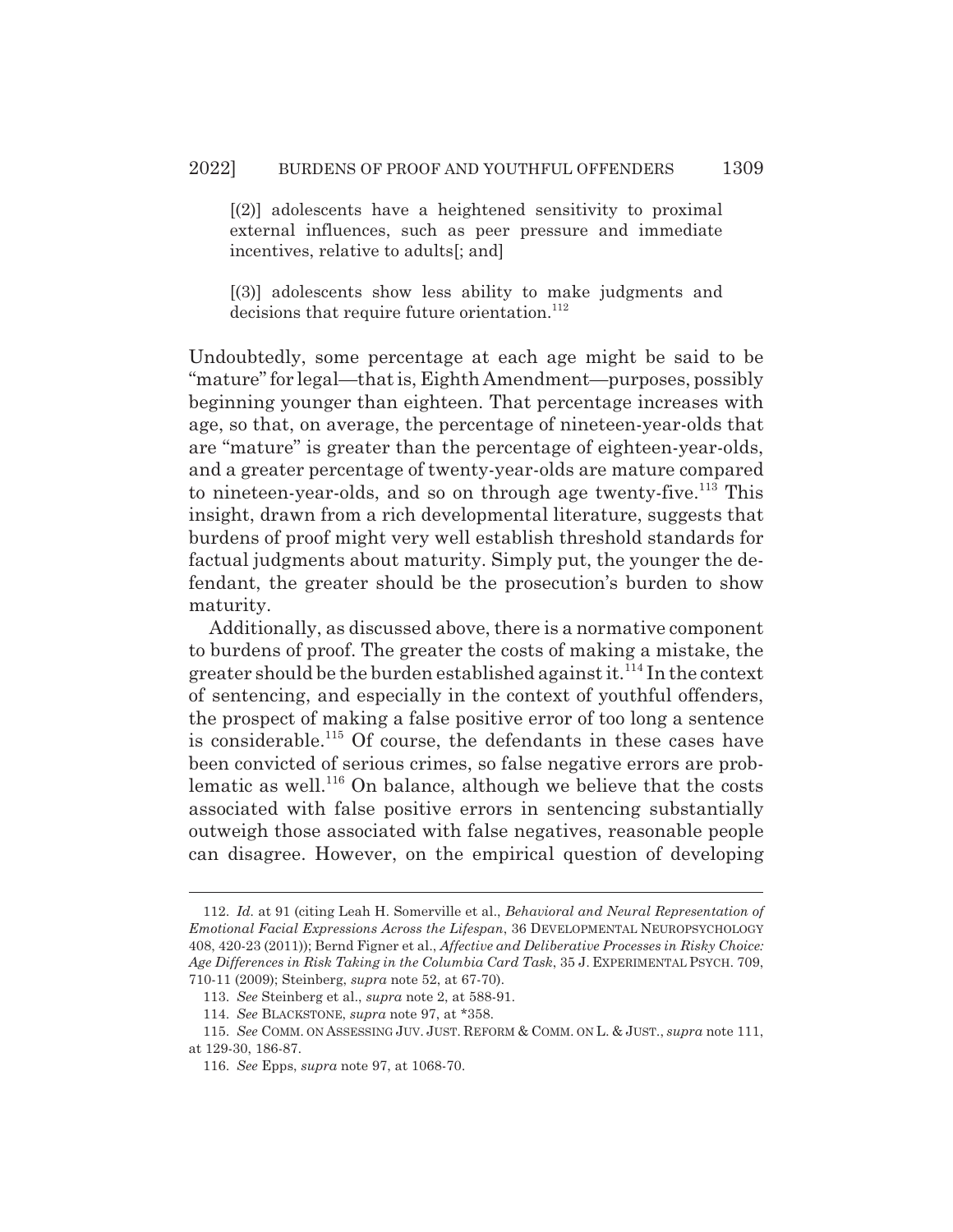maturity over age-cohorts, there is considerably less room for disagreement. In the following Part, therefore, we propose a regime of shifting burdens of proof for sentencing youthful offenders primarily on the quantitative base-rates for maturity in each cohort.<sup>117</sup>

## IV. EMPLOYING BURDENS OF PROOF FOR SENTENCING YOUTHFUL OFFENDERS

Although the associated subjects of presumptions, burdens of production, and burdens of proof can be complex, for present purposes we focus only on the two related concepts of presumptions and burdens of proof—with the latter sometimes referred to as burdens of persuasion.<sup>118</sup> There are two basic types of presumptions: conclusive and rebuttable.<sup>119</sup> A conclusive presumption is essentially a rule of law.120 The *Roper* Court created a conclusive presumption in holding that a defendant who committed a capital crime before turning eighteen is too immature to be sentenced to death.<sup>121</sup> In the framework of presumptions, finding the defendant to be under eighteen when the crime occurred means that the Eighth Amendment forbids imposing a sentence of death on  $\lim$ .<sup>122</sup>

A rebuttable presumption is true to its name and can be rebutted with adequate proof.<sup>123</sup> For example, the presumption that a person missing for seven years is dead can be rebutted with evidence that he is, in fact, alive. The question of what level of proof is adequate to rebut a presumption can be answered differently and is best

<sup>117.</sup> To the extent that courts or policymakers disagree regarding the balance of normative factors between false positives and false negatives, they might adjust the proposed burdens of proof accordingly. Such disagreement does not undermine the wisdom, based on solid empirical grounds, to employ burdens of proof in these cases.

<sup>118.</sup> *See* GEORGE E. DIX ET AL., MCCORMICK ON EVIDENCE 572 (Kenneth S. Broun ed., 6th ed. 2006) (observing that presumptions are the "slipperiest member of the family of legal terms," except perhaps for "burden of proof").

<sup>119.</sup> *See id.* at 572-73.

<sup>120.</sup> *See id.*

<sup>121.</sup> *See* Roper v. Simmons, 543 U.S. 551, 574 (2005). The Court created a similar conclusive presumption in *Graham*, holding that someone who committed a non-homicide offense prior to turning eighteen was too immature to be sentenced to LWOP. *See* Graham v. Florida, 560 U.S. 48, 79 (2010).

<sup>122.</sup> *See Roper*, 543 U.S. at 574.

<sup>123.</sup> *See* DIX ET AL., *supra* note 118, at 572-73.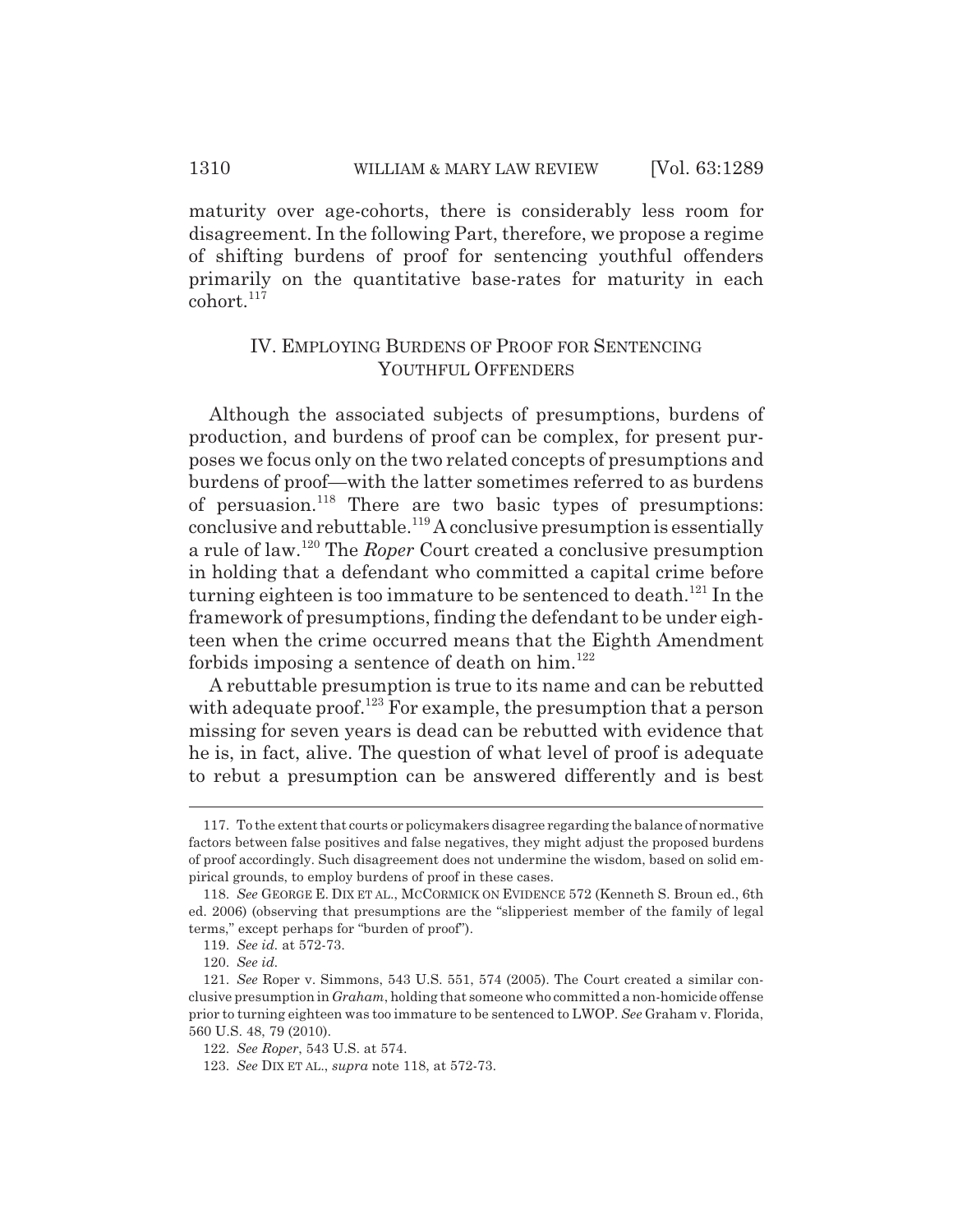understood as involving burdens of proof, or burdens of persuasion.<sup>124</sup> Hence, a criminal defendant is presumed innocent, but that presumption can be overcome with proof beyond a reasonable  $doubt.<sup>125</sup>$ 

The Supreme Court established the conclusive presumption of immaturity at age eighteen in death penalty and non-homicide LWOP cases.<sup>126</sup> Yet nothing magical occurs at the moment when someone turns eighteen in regard to brain development. The general phenomenon of developmental maturity is complex and ultimately probabilistic.127 People and their brains develop over time and not uniformly.<sup>128</sup> So few youthful offenders under eighteen are "mature" for Eighth Amendment purposes that the entire cohort is conclusively deemed immature. As offender ages increase, the percentages of offenders that are considered "mature" changes—for example, the vast number of twenty-five-year-olds are "mature" for Eighth Amendment purposes.<sup>129</sup>

This empirical reality suggests a straightforward and rational solution to sentencing youthful offenders. The burden of proof should relate to the base rate of maturity in respective age cohorts between eighteen and twenty-five. Under eighteen, as held in *Roper* and *Graham*, defendants are conclusively presumed to be immature for Eighth Amendment purposes in death penalty and non-homicide LWOP cases.<sup>130</sup> We would suggest the following burdens of proof thereafter.

<sup>124.</sup> *See* DOUGLAS WALTON, BURDEN OF PROOF, PRESUMPTION AND ARGUMENTATION 8 (2014) ("[W]hen burden of proof and presumption are linked together, they function as evidential devices that are useful and even necessary when dealing with defeasible arguments that need to be used under conditions of uncertainty and lack of knowledge.").

<sup>125.</sup> Douglas Walton, in his excellent treatment of the subject, explains the insight of burdens of proof as follows:

Generally speaking, the burden of proof tells you how strong an argument needs to be in order to be successful. It represents a description of a task such that if you fail to carry out this task, your argument will fail. Burden of proof rests on the prior notion that there can be different standards of proof appropriate for different contexts of argumentation.

*Id.* at 8-9.

<sup>126.</sup> *See Roper*, 543 U.S. at 574; *Graham*, 560 U.S. at 79.

<sup>127.</sup> *See* Steinberg et al., *supra* note 2, at 590-93.

<sup>128.</sup> *See id.*

<sup>129.</sup> *See id.*; *Graham*, 560 U.S. at 79; *Roper*, 543 U.S. at 574.

<sup>130.</sup> *See Roper*, 543 U.S. at 574; *Graham*, 560 U.S. at 79.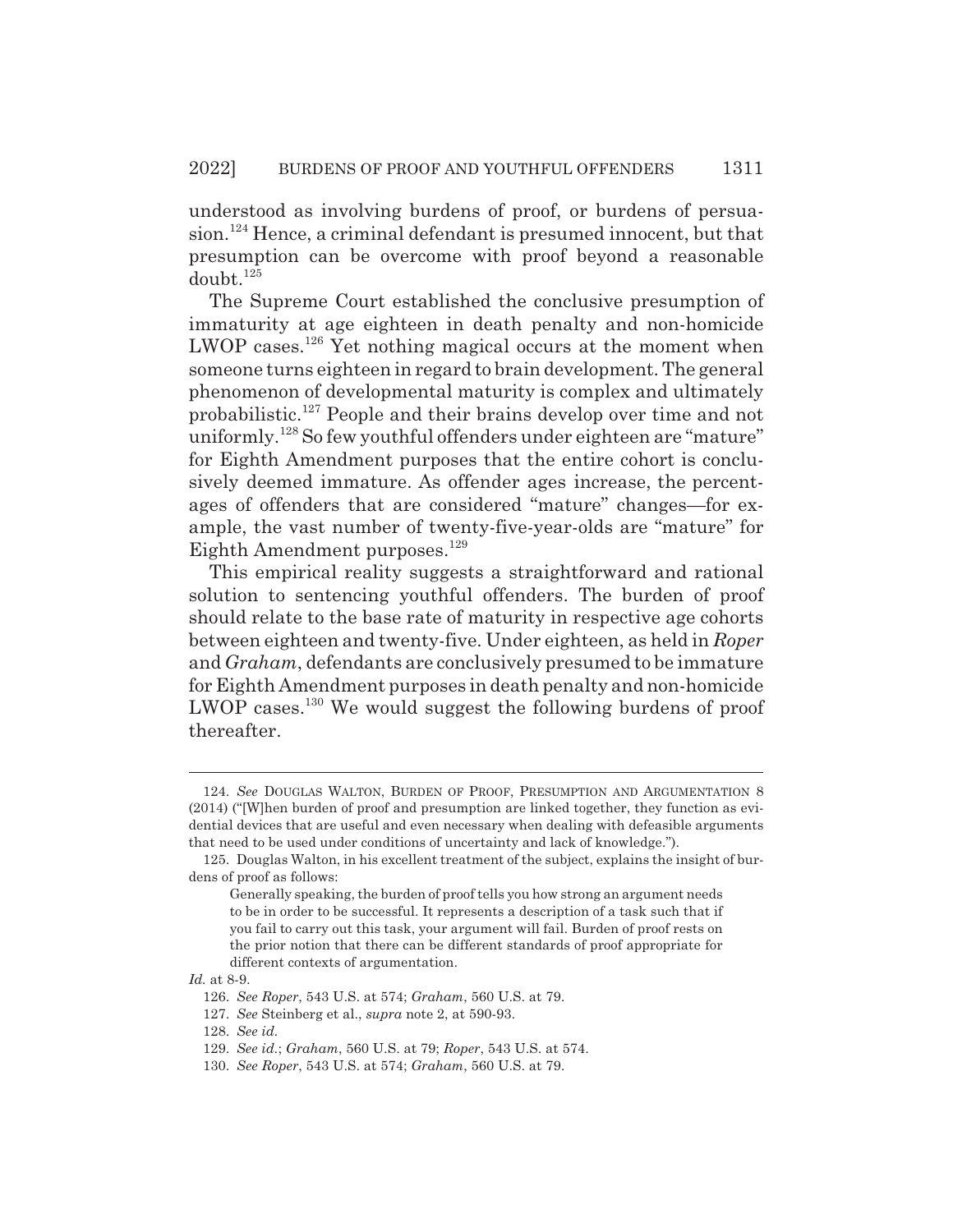#### 1312 WILLIAM & MARY LAW REVIEW [Vol. 63:1289]

For defendants who have committed crimes under the age of eighteen, the prosecution should have the burden to prove maturity beyond a reasonable doubt.<sup>131</sup> For defendants accused of committing crimes between eighteen and twenty, the prosecution should have the burden to prove maturity by clear and convincing evidence; for defendants accused of committing crimes between twenty-one and twenty-three, the prosecution should have the burden to show maturity by a preponderance of evidence; and for those defendants accused of committing crimes between twenty-four and twenty-six, the defendant should have the burden to demonstrate immaturity by clear and convincing evidence. After the defendant turns twentysix, he or she should be presumed mature, though he or she could provide proof to the contrary. For a visual representation of our proposal, see Table 1 below.

| Age at<br>commission<br>of offense                                               | Who bears<br>the burden? | <b>Evidentiary standard</b>   | To prove?                 |  |
|----------------------------------------------------------------------------------|--------------------------|-------------------------------|---------------------------|--|
| Under 18*                                                                        | State/<br>Government     | Beyond a reasonable doubt     | That defendant is         |  |
| 18-20                                                                            |                          | Clear & convincing evidence   | developmentally           |  |
| $21 - 23$                                                                        |                          | Preponderance of the evidence | mature                    |  |
| $24 - 26$                                                                        | Defendant                | Clear & convincing evidence   | That defendant is<br>not  |  |
| Over $26$                                                                        |                          | Beyond a reasonable doubt     | developmentally<br>mature |  |
| *Except in death penalty or non-homicide LWOP cases, where Roper and Graham      |                          |                               |                           |  |
| impose a conclusive presumption—that is, a rule of law—that the defendant is not |                          |                               |                           |  |
| developmentally mature.                                                          |                          |                               |                           |  |

Table 1. Proposal for Shifting Burdens of Proof/Presumptions for Competency of Youthful Offenders

<sup>131.</sup> As noted in Part II, although *Roper* and *Graham* hold categorically that minors cannot be sentenced to death in homicide cases or LWOP in non-homicide cases, the defendant's maturity remains an issue for determining what sentence is appropriate under those ceilings.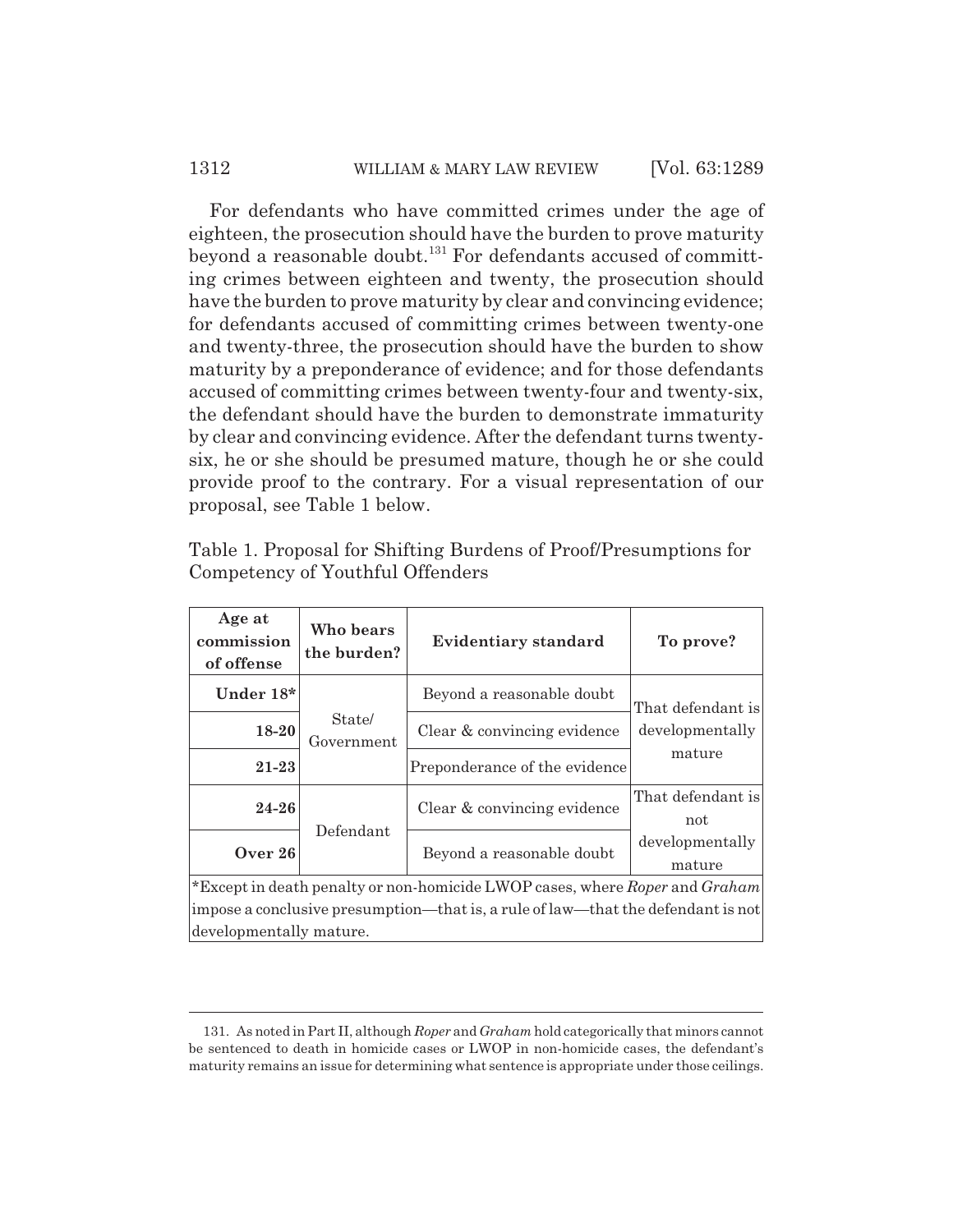At sentencing, therefore, we propose that the sentencer be instructed that when a defendant was under twenty-six when he or she committed the crime, developmental maturity must be determined separately according to the burdens of proof outlined above. Of course, many factors go into sentencing decisions beyond maturity level at the time the crime was committed.<sup>132</sup> A host of mitigating and aggravating circumstances are considered in determining the appropriate sentence for the crime committed.<sup>133</sup> However, as pointed out in the several Supreme Court decisions considered above, youthfulness and the notion of incorrigibility ought to be essential considerations in the decision. $134$ 

Finally, it should be noted that although the empirical literature can help establish the levels of proof needed to determine maturity of a particular defendant, the assessment under that umbrella is likely to be largely the product of some narrative about the life and times of the defendant and his or her amenability to rehabilitation, either through natural maturation or education. The research, as Justice Kennedy noted in *Roper*, simply cannot distinguish whether an individual defendant's crime was a product of "transient immaturity" or "irreparable corruption."135 Proof on this issue is likely to be nonempirical and narrative in content.<sup>136</sup>

For instance, in a particular case, the prosecution might point out the prior intricate planning and the subsequent cover-up of the crime to prove maturity; the defense might point out the extreme

- 134. *See supra* Part II; *see also* Steinberg et al., *supra* note 2, at 585.
- 135. *See Roper*, 543 U.S. at 573.

<sup>132.</sup> *See generally* Thomas Grisso & Antoinette Kavanaugh, *Prospects for Developmental Evidence in Juvenile Sentencing Based on* Miller v. Alabama, 22 PSYCH. PUB. POL'Y & L. 235  $(2016)$ .

<sup>133.</sup> *See id.*; Steinberg et al., *supra* note 2, at 585.

<sup>136.</sup> Although the sentencing decision is likely to be primarily based on normative and nonempirical considerations, the general research literature in developmental psychology might yet provide clinical insights regarding individual offenders. *See* Grisso & Kavanaugh, *supra* note 132, at 246 ("Developmental science has successfully provided the research evidence that the law needed to make its normative decisions about juveniles' lesser maturity and culpability. We now face the task of creating models and methods to provide relevant developmental and clinical data about individuals in cases involving *Miller* sentencing and resentencing."). Nonetheless, the G2i problem will remain a substantial stumbling block to the reliable application of group data to individual defendants. *See* Carl E. Fisher et al., *Toward a Jurisprudence of Psychiatric Evidence: Examining the Challenges of Reasoning from Group Data in Psychiatry to Individual Decisions in the Law*, 69 U. MIA. L. REV. 685, 688 (2015).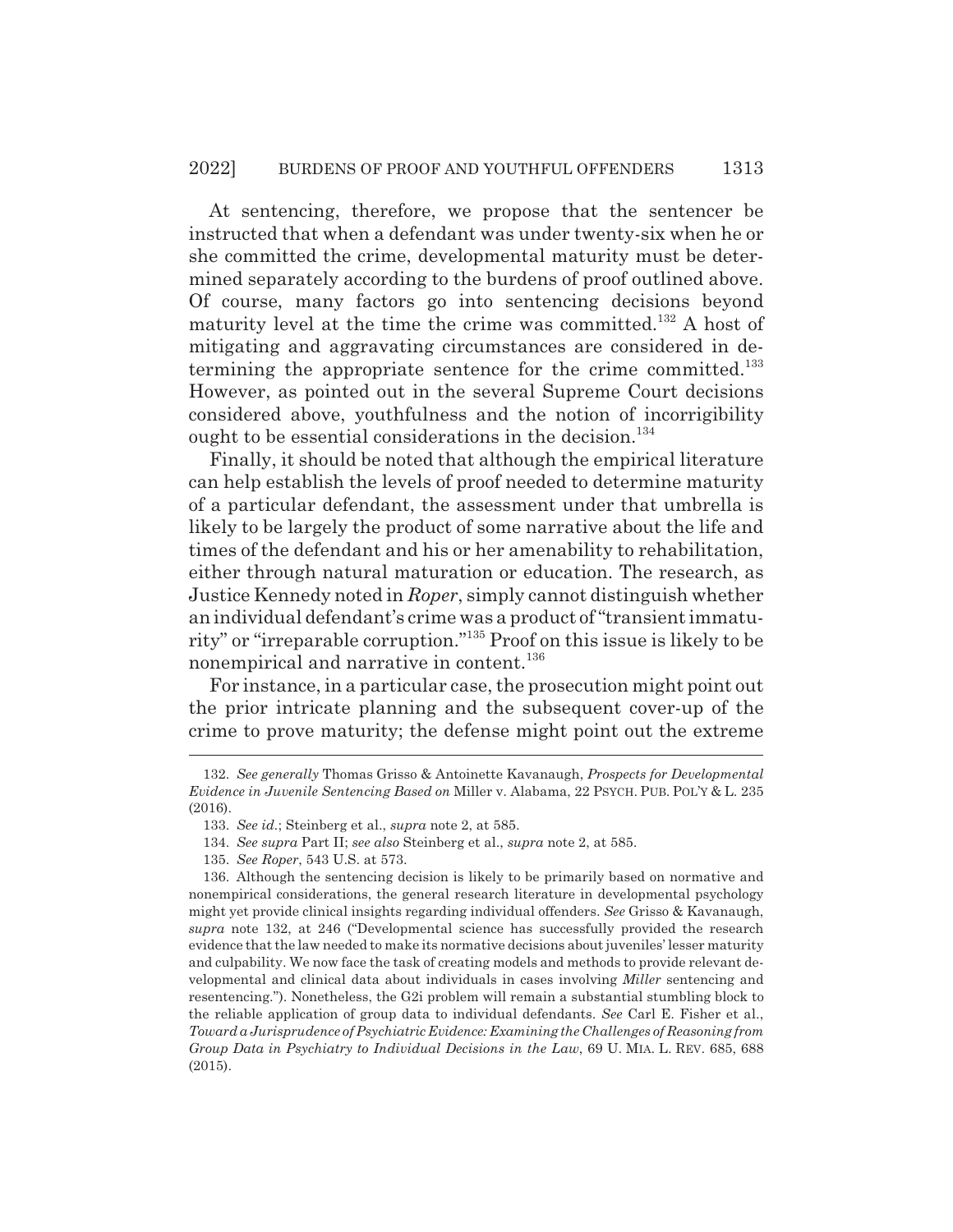gullibility and marginal IQ of the defendant to prove immaturity. The ultimate decision is for sentencers, but, as recommended here, they should be guided by burdens of proof that are informed by the base rates for the defendant's age cohort.

#### V. THE SENTENCING DECISION

As discussed above, the Supreme Court confused two factors in its cases that consider developmental maturity and Eighth Amendment standards.<sup>137</sup> The principal basis for treating children differently from adults was the empirical finding regarding their levels of immaturity.138 Such developmental immaturity is inconsistent with the twin justifications for punishment under the Eighth Amendment: culpability and deterrence.<sup>139</sup> A developmentally immature child is less culpable for his offense and less likely to be deterred by punishment.140 Hence, in *Roper* and *Graham*, in which the focus was on the demands of the Eighth Amendment, the principal consideration involved the contemporaneous level of maturity of the youthful offender.141 However, always looming in the background was the separate question of sentencing. If the Eighth Amendment does not permit the death penalty for juvenile murderers or LWOP for nonhomicide juvenile offenders, then what sentences should they receive?

Whereas in considering the outer limits of what sentence might be imposed involves an Eighth Amendment analysis, sentencing within those limits might consider a vast number of factors, both mitigating and aggravating.142 Most of these factors come in narrative form, since they are either not amenable to scientific study or have not been studied extensively.<sup>143</sup> Sentencing factors might include the defendant's level of remorse, family support network, level of education, and so forth.<sup>144</sup> The question of the defendant's

<sup>137.</sup> *See supra* Part II.

<sup>138.</sup> *See supra* Part II.

<sup>139.</sup> *See Roper*, 543 U.S. at 571.

<sup>140.</sup> *See id.* at 571-72.

<sup>141.</sup> *See id.*; Graham v. Florida, 560 U.S. 48, 79 (2010).

<sup>142.</sup> *See generally* Grisso & Kavanaugh, *supra* note 132.

<sup>143.</sup> *See id.*

<sup>144.</sup> *See generally id.*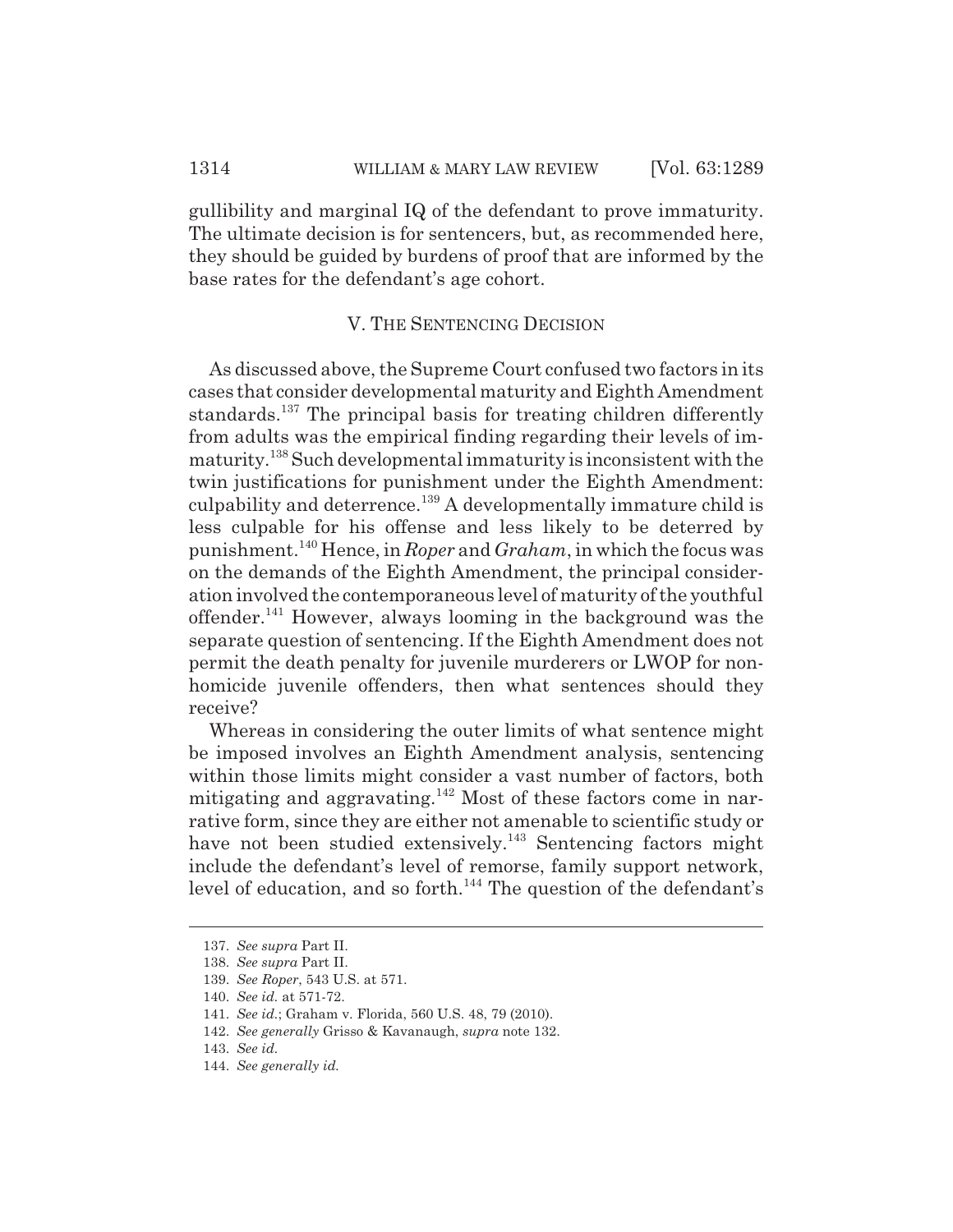amenability for rehabilitation will inevitably be part of this narrative.<sup>145</sup>

Our proposal to use burdens of proof, therefore, is intended to set the floor on which the ultimate sentencing decision will be made. It involves the pivotal and principal issue of the constitutional justification for punishing the youthful offender. This is an essential first consideration for sentencers and it should be guided, to the extent possible, by the scientific literature. Inevitably, sentencers must make an individual decision about the defendant and this will involve not only considerations of maturity but also sundry other aggravating and mitigating considerations. Ultimately, the sentencing decision will be a product of competing narratives offered by the defense and the prosecution, in a way symbolized conventionally by the scales of justice. The burden of proof simply puts a thumb on the scales, depending on the age cohort to which the defendant belongs.

#### **CONCLUSION**

In a series of decisions, the Supreme Court has limited the ability of courts to impose extreme sentences on juvenile offenders based on a substantial research literature demonstrating that juveniles are less culpable than adults due to their lack of maturity, susceptibility to outside influences, and their under-formed characters. The Court, however, has maintained that a youthful offender is still capable of committing offenses deserving of punishments such as LWOP.146 Such an assessment as to whether one is "developmentally mature enough" to be sentenced to LWOP or other extreme sentences requires a bright-line determination that is fundamentally at odds with an established body of research that juvenile and young-adult development occurs gradually through approximately age twenty-six. As it is extremely difficult, if not impossible, to determine an individual's level of maturity, let alone to predict their capability for rehabilitation decades in the future, the risk of error

<sup>145.</sup> *See id.*

<sup>146.</sup> *See Graham*, 560 U.S. at 96 (Roberts, C.J., concurring) ("Some crimes are so heinous, and some juvenile offenders so highly culpable, that a sentence of life without parole may be entirely justified under the Constitution."); *Roper*, 543 U.S. at 572.